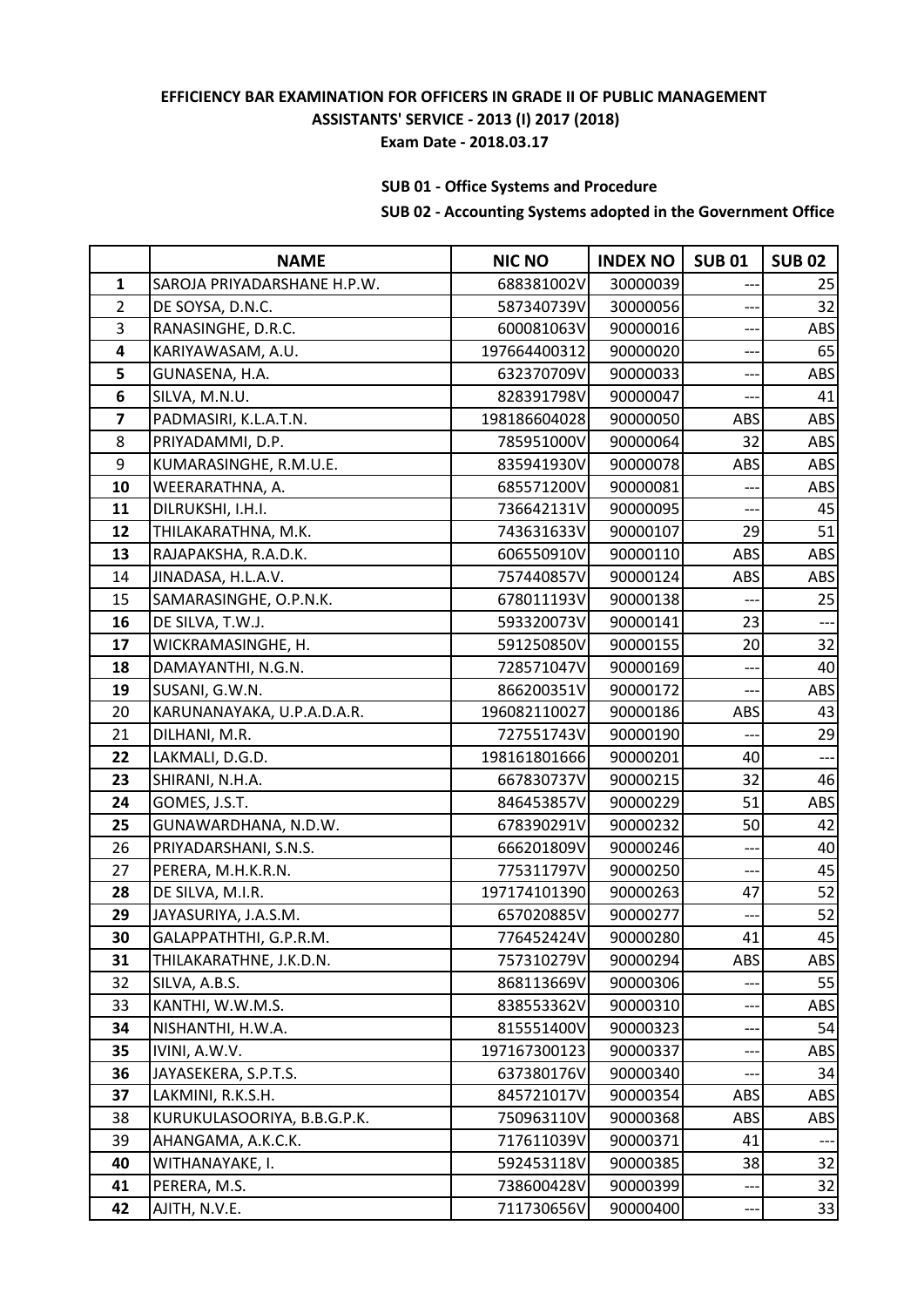# **SUB 01 - Office Systems and Procedure**

|    | <b>NAME</b>              | <b>NIC NO</b> | <b>INDEX NO</b> | <b>SUB01</b> | <b>SUB 02</b>            |
|----|--------------------------|---------------|-----------------|--------------|--------------------------|
| 43 | DAMITHA, R.P.S.          | 658161490V    | 90000414        | 20           | 16                       |
| 44 | PRIYANI, K.A.D.W.        | 736842238V    | 90000428        | 42           |                          |
| 45 | PERERA, G.N.L.           | 697330470V    | 90000431        | 30           | 24                       |
| 46 | LAKMINI, J.K.R.          | 777352709V    | 90000445        | 51           | 50                       |
| 47 | ARACHCHI, S.T.K.         | 756252879V    | 90000459        | ABS          | ABS                      |
| 48 | MENIKPURA, I.M.          | 695130740V    | 90000462        |              | ABS                      |
| 49 | VITHANAGE, K.W.          | 637470760V    | 90000476        |              | 43                       |
| 50 | PUSHPA KUMARA, B.G.N.    | 733612878V    | 90000480        | 47           | ---                      |
| 51 | RUBASINGHA, D.T.         | 747311285V    | 90000493        | 21           | ---                      |
| 52 | KANNANGARA, D.S.S.       | 780960930V    | 90000505        | 63           | $\overline{\phantom{a}}$ |
| 53 | PERERA, H.T.H.S.         | 781070726V    | 90000519        | ABS          | <b>ABS</b>               |
| 54 | WANASINGHE, W.A.C.P.     | 827500585V    | 90000522        | 46           | <b>ABS</b>               |
| 55 | KAHAWATTA, D.            | 640340045V    | 90000536        | ABS          | <b>ABS</b>               |
| 56 | SUNIL BANDARA, H.M.      | 592790513V    | 90000540        |              | 57                       |
| 57 | GAMAGE, T.G.T.R.         | 837010357V    | 90000553        | $---$        | ABS                      |
| 58 | FERNANDO, N.M.P.I.       | 765011345V    | 90000567        | ---          | 59                       |
| 59 | FERNANDO, K.L.S.         | 198276901003  | 90000570        | 58           | 72                       |
| 60 | SAMARAWEERA, D.G.J.      | 620110493V    | 90000584        | 40           | 51                       |
| 61 | WICKRAMASURIYA, K.M.C.S. | 865182090V    | 90000598        |              | ABS                      |
| 62 | DEEPANI, P.L.C.          | 807152483V    | 90000600        | ---          | 54                       |
| 63 | MANDANAYAKE, M.A.A.P.    | 767552343V    | 90000613        | ---          | 62                       |
| 64 | UDESHIKA, S.L.           | 198269704370  | 90000627        | 60           | 57                       |
| 65 | NILUPA, G.P.S.           | 836640012V    | 90000630        | 57           | 57                       |
| 66 | GUNASINGHE, G.A.P.       | 650480465V    | 90000644        | 30           | 23                       |
| 67 | HETTIARACHCHI, H.A.C.P.  | 197409800840  | 90000658        | ABS          | ABS                      |
| 68 | PERERA, H.S.P.           | 708541478V    | 90000661        |              | 72                       |
| 69 | MUNASINGHE, M.A.A.S.     | 797770132V    | 90000675        |              | 42                       |
| 70 | GAMAGE, D.G.B.L.         | 706492178V    | 90000689        | ---          | 60                       |
| 71 | JAYAWEERA, N.V.U.S.K.    | 198285502929  | 90000692        | ---          | 58                       |
| 72 | PIYASENA, A.W.D.S.       | 826311789V    | 90000704        | ABS          | ABS                      |
| 73 | PATHIRANA, H.S.P.D.R.    | 790042816V    | 90000718        | 45           | 78                       |
| 74 | KUMARI, A.L.I.K.         | 687620984V    | 90000721        | 41           | 41                       |
| 75 | SENEVIRATHNA, D.M.D.     | 800025087V    | 90000735        | 54           | 60                       |
| 76 | RODRIGO, M.A.            | 686470300V    | 90000749        | ABS          | ABS                      |
| 77 | SAMPATH, A.A.M.P.        | 763114090V    | 90000752        |              | 60                       |
| 78 | KAVINDRA, A.G.K.         | 811940992V    | 90000766        | 53           | 66                       |
| 79 | WEERASINGHE, R.G.I.      | 605600794V    | 90000770        |              | ABS                      |
| 80 | WICKRAMANAYAKA, W.L.     | 766661815V    | 90000783        | 49           | 35                       |
| 81 | GUNATILAKE, A.P.         | 788302657V    | 90000797        | 56           | 55                       |
| 82 | KUMARA, K.A.B.A.D.J.S.   | 752351023V    | 90000809        | 48           | 41                       |
| 83 | ABEYASINGHE, A.A.P.K.    | 667051045V    | 90000812        | ABS          | ABS                      |
| 84 | NAWARATHNA, I.D.A.M.     | 848110248V    | 90000826        | ---          | 64                       |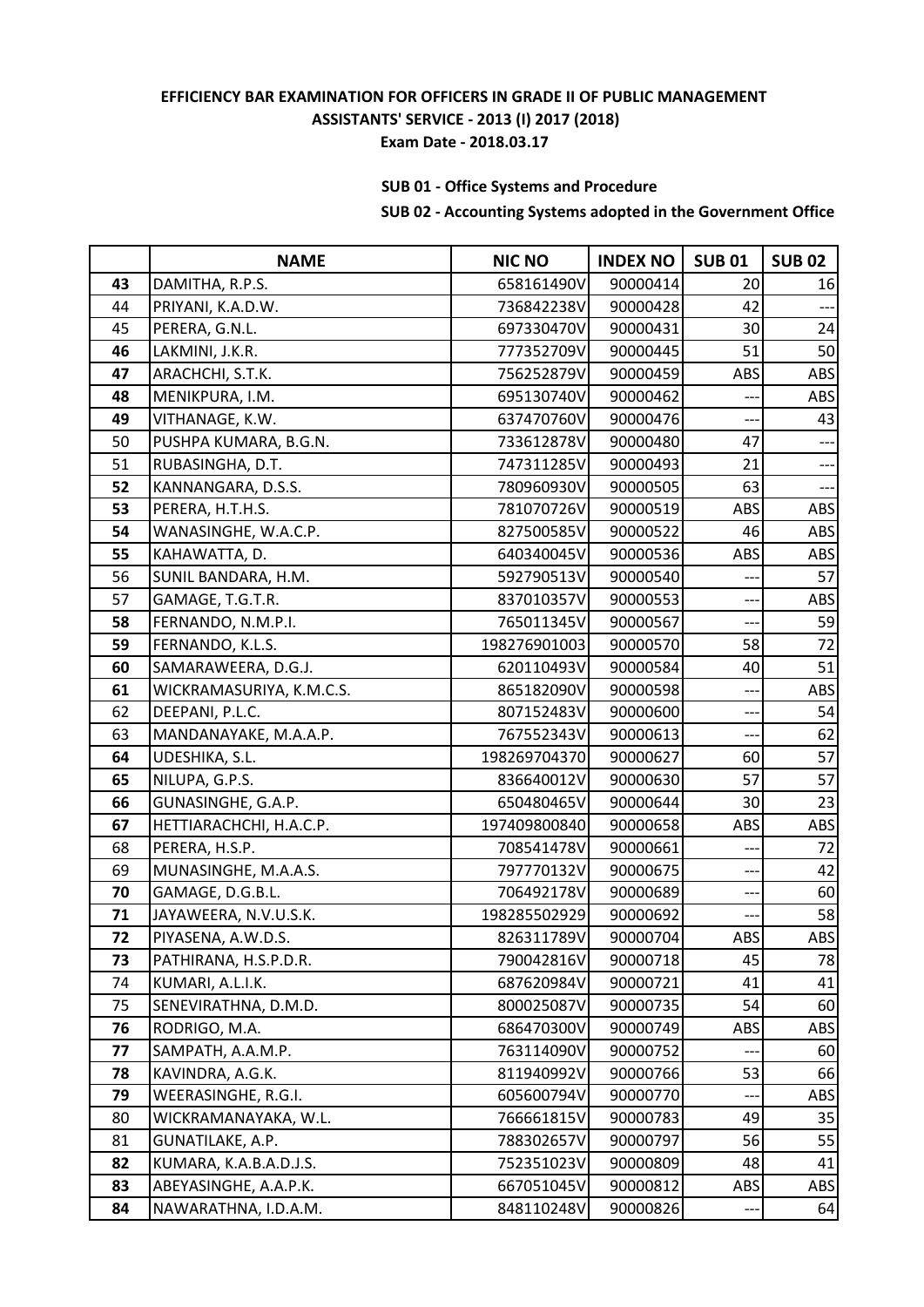# **SUB 01 - Office Systems and Procedure**

|     | <b>NAME</b>                | <b>NIC NO</b> | <b>INDEX NO</b> | <b>SUB01</b> | <b>SUB 02</b> |
|-----|----------------------------|---------------|-----------------|--------------|---------------|
| 85  | DILRUKSHI, R.A.D.V.        | 815720202V    | 90000830        | 45           | 41            |
| 86  | WANIGASUNDARA, W.H.K.K.G.  | 835534103V    | 90000843        | 35           | 63            |
| 87  | PRIYANTHIKA, S.M.G.        | 746070659V    | 90000857        | 41           | 41            |
| 88  | WICKRAMASINGHA, W.W.K.C.W. | 618182126V    | 90000860        | 27           | ---           |
| 89  | PERERA, A.J.W.             | 805810718V    | 90000874        | ---          | 41            |
| 90  | FERNANDO, T.S.A.           | 777842978V    | 90000888        | 40           | 58            |
| 91  | PRASANGA, G.P.C.           | 851384391V    | 90000891        |              | 55            |
| 92  | WIJESINGHE, P.S.           | 196817500282  | 90000903        |              | 59            |
| 93  | JAYAWEERA, B.D.S.          | 702040183V    | 90000917        | 44           | 42            |
| 94  | DAYANI MALLIKA, D.A.D.     | 695071027V    | 90000920        | 21           | 23            |
| 95  | PITIYAGE, D.P.             | 697491180V    | 90000934        |              | ABS           |
| 96  | JAYASINGHE, G.J.           | 583392270V    | 90000948        | ABS          | ABS           |
| 97  | UDANGAMUWA, S.M.G.G.B.     | 622830361V    | 90000951        | 47           | 55            |
| 98  | SAMARASINGHE, K.M.S.       | 735223178V    | 90000965        |              | 46            |
| 99  | CHATHURANGANI, W.A.L.      | 856470601V    | 90000979        | 40           | 71            |
| 100 | PREMATHILAKA, K.W.K.       | 680121486V    | 90000982        | 50           | 44            |
| 101 | SUJEEWA, K.D.              | 815383290V    | 90000996        | 35           | 28            |
| 102 | GUNATILLAKA, W.L.A.K.DE A. | 658060317V    | 90001008        |              | 57            |
| 103 | PADMANGANIE, P.M.          | 745701108V    | 90001011        | 46           | --            |
| 104 | PUSHPAKUMARA, A.D.A.       | 640920912V    | 90001025        | ---          | ABS           |
| 105 | ALAHAKOON, P.K.D.N.S.      | 867041591V    | 90001039        | ---          | 53            |
| 106 | NAYANA NANDANA, T.D.A.G.   | 835972305V    | 90001042        | 55           |               |
| 107 | KRISHANTHI, A.             | 725112882V    | 90001056        | $---$        | 51            |
| 108 | KULARATHNA, B.W.R.         | 197373602205  | 90001060        | ABS          | ABS           |
| 109 | WIJEWARDANA, K.P.G.N.K.    | 796610808V    | 90001073        | 51           |               |
| 110 | WEERAKOON, W.A.S.          | 742672301V    | 90001087        | 54           | 67            |
| 111 | SAPUMOHOTTI, K.            | 827273198V    | 90001090        | ABS          | ABS           |
| 112 | VITHANAGE, L.P.            | 671950372V    | 90001102        | 33           | ---           |
| 113 | MENDIS, K.Y.P.             |               | 90001116        | ---          | 41            |
| 114 | JAYAWARDHANA, J.W.A.D.S.   | 676000712V    | 90001120        | 44           |               |
| 115 | GUNAWARDANA, G.G.I.N.      | 197371101733  | 90001133        |              | 41            |
| 116 | FERNANDO, M.H.U.           | 868582723V    | 90001147        |              | 25            |
| 117 | PERERA, T.G.K.             | 746161425V    | 90001150        | 49           |               |
| 118 | GODAKANDE, T.              | 196266510042  | 90001164        | 33           | 33            |
| 119 | RANJANI, L.P.              | 645880668V    | 90001178        |              | 25            |
| 120 | MUTHUMALA, M.P.M.R.        | 646941946V    | 90001181        | 21           | 17            |
| 121 | NIMAL, H.D.G.              | 590640743V    | 90001195        |              | 23            |
| 122 | PERERA, K.K.M.L.C.K.       | 675630097V    | 90001207        |              | 22            |
| 123 | KUMARI, W.K.I.P.           | 816790654V    | 90001210        | 66           | 65            |
| 124 | SHYAMA, K.L.P.D.           | 796021438V    | 90001224        | 49           | 49            |
| 125 | COORAY, N.N.S.             | 198267701933  | 90001238        |              | 52            |
| 126 | KUMUDUMALIE, M.A.          | 197152702415  | 90001241        | 32           | 24            |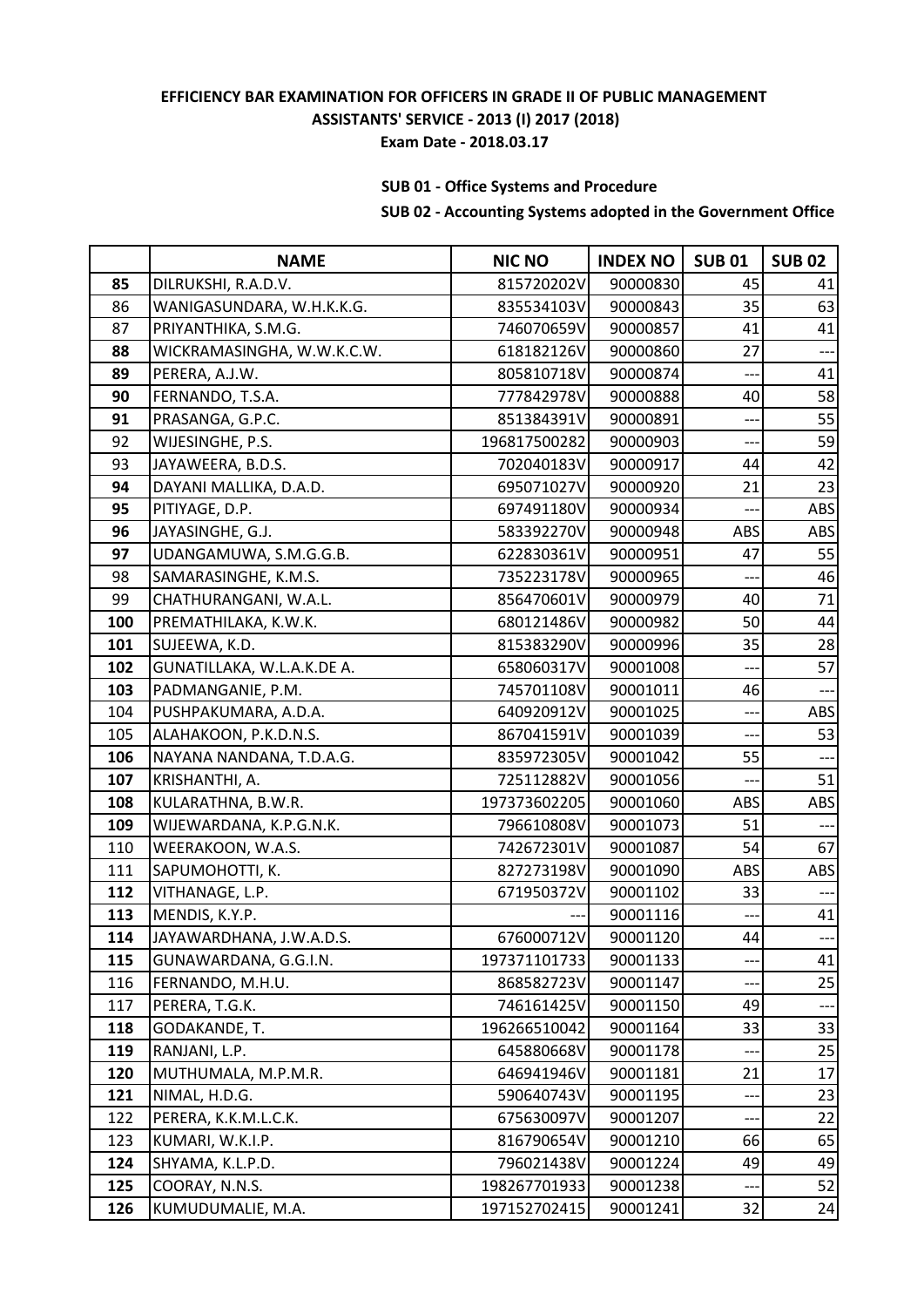# **SUB 01 - Office Systems and Procedure**

|     | <b>NAME</b>              | <b>NIC NO</b> | <b>INDEX NO</b> | <b>SUB01</b> | <b>SUB 02</b> |
|-----|--------------------------|---------------|-----------------|--------------|---------------|
| 127 | THENUWARA, L.R.          | 747151326V    | 90001255        |              | 58            |
| 128 | ATHUKORALA, W.A.A.D.M.N. | 706630783V    | 90001269        | ABS          | ABS           |
| 129 | JAYATHILAKA, H.S.L.      | 875261924V    | 90001272        |              | 40            |
| 130 | UPALI, B.S.V.            | 795050043V    | 90001286        | 55           | 44            |
| 131 | SUNEETHA, L.H.           | 655712143V    | 90001290        | 14           | 11            |
| 132 | KUSUMLATHA, H.H.K.       | 727002952V    | 90001301        | $---$        | 36            |
| 133 | KUMARA, Y.P.S.P.         | 720573490V    | 90001315        |              | 45            |
| 134 | SEETHA RANJANI, N.B.A.   | 698010606V    | 90001329        | 19           | 45            |
| 135 | FERNANDO, W.P.M.S.I.     | 772972113V    | 90001332        |              | 41            |
| 136 | KUMARA, R.A.J.           | 197208203586  | 90001346        | ABS          | ABS           |
| 137 | JAYASENA, G.P.C.         | 835512312V    | 90001350        | 45           | 56            |
| 138 | SHYAMALI, W.A.L.         | 728111003V    | 90001363        | 29           | 31            |
| 139 | KULARATHNA, K.K.V.L.     | 815072006V    | 90001377        |              | 28            |
| 140 | WIJETHUNGA, S.V.         | 868572949V    | 90001380        |              | ABS           |
| 141 | PERERA, M.A.H.           | 197953500870  | 90001394        | ---          | ABS           |
| 142 | KUMARASIRI, P.S.         | 808483009V    | 90001406        | ABS          | <b>ABS</b>    |
| 143 | RUBASINGHA, I.P.         | 768401691V    | 90001410        | 17           | 32            |
| 144 | MAPATUNA, J.J.           | 866481334V    | 90001423        |              | 57            |
| 145 | GUNAWARDHNA, H.C.S.      | 765940818V    | 90001437        | 24           | 16            |
| 146 | SATHSARA, H.G.M.         | 807963457V    | 90001440        | 51           | 22            |
| 147 | KARUNARATHNA, E.A.G.K.   | 806580040V    | 90001454        | 29           | 55            |
| 148 | RANMALI, W.A.K.          | 825410155V    | 90001468        | ABS          | <b>ABS</b>    |
| 149 | GUNARATHNA, K.P.R.M.     | 717442091V    | 90001471        |              | ABS           |
| 150 | LOKUMUDALI, M.R.         | 821820669V    | 90001485        | 35           | 54            |
| 151 | MAHESHI, P.K.I.          | 807370359V    | 90001499        | 48           | 41            |
| 152 | ABESEKARA, J.A.M.A.S.    | 768051747V    | 90001500        |              | 43            |
| 153 | SENARATHNE, S.S.         | 746881053V    | 90001514        | ABS          | ABS           |
| 154 | KUMARA, H.P.R.S.         | 652671144V    | 90001528        | ABS          | ABS           |
| 155 | ABEYSINGHE, N.R.         | 717671899V    | 90001531        | ABS          | ABS           |
| 156 | EDIRISINGHE, J.M.        | 821850614V    | 90001545        | 54           |               |
| 157 | NILUSHI, I.D.A.          | 766350364V    | 90001559        | ABS          | <b>ABS</b>    |
| 158 | RAJAPAKSHA, R.M.I.K.     | 626580025V    | 90001562        | ABS          | <b>ABS</b>    |
| 159 | ABAYARATHNA, L.A.M.P.K.  | 663240099V    | 90001576        |              | 65            |
| 160 | PEIRIS, M.P.W.J.N.       | 711283234V    | 90001580        | ABS          | ABS           |
| 161 | RAJAPAKSHA, R.A.S.N.     | 717362683V    | 90001593        | 25           | 16            |
| 162 | RATNAYAKE, R.M.N.C.      | 717580087V    | 90001605        | 42           |               |
| 163 | RATNAYAKE, R.M.A.K.      | 636811475V    | 90001619        |              | 40            |
| 164 | PATHMINI, T.V.K.C.       | 657140236V    | 90001622        | ABS          |               |
| 165 | FERNANDO, K.D.I.         | 615873705V    | 90001636        | 18           | 6             |
| 166 | RANDENI, R.P.A.C.        | 697751491V    | 90001640        | ABS          | ABS           |
| 167 | KOLOMBAARACHCHI, M.P.    | 618022692V    | 90001653        | 30           | $---$         |
| 168 | JAYASEKARA, B.R.A.A.P.E. | 845500223V    | 90001667        | 64           | 36            |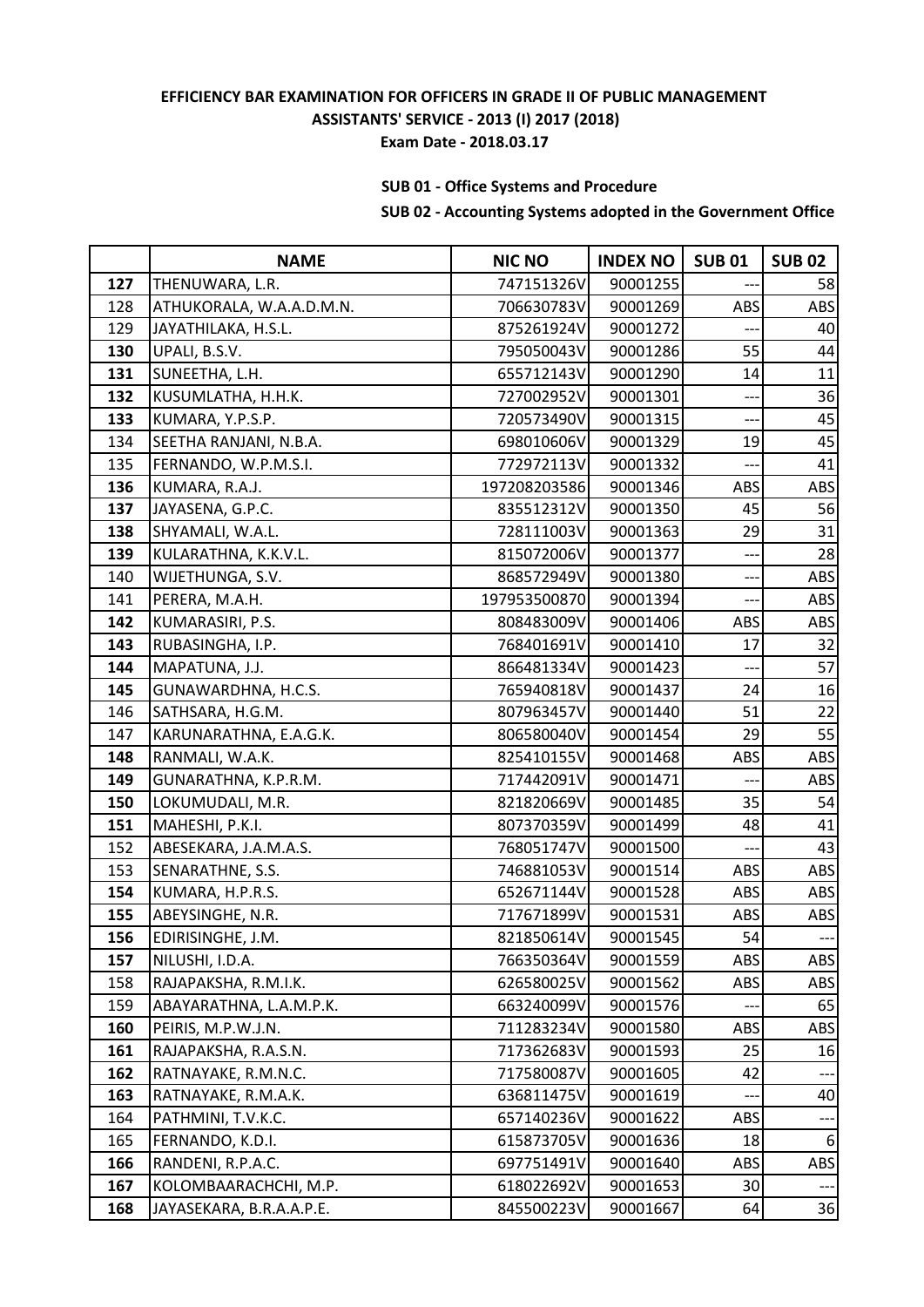# **SUB 01 - Office Systems and Procedure**

|     | <b>NAME</b>               | <b>NIC NO</b> | <b>INDEX NO</b> | <b>SUB01</b> | <b>SUB 02</b>  |
|-----|---------------------------|---------------|-----------------|--------------|----------------|
| 169 | PREMACHANDRA, U.A.S.      | 680861463V    | 90001670        | ABS          |                |
| 170 | KITHSIRI, G.L.            | 641732320V    | 90001684        |              | 31             |
| 171 | KUMARA, U.K.D.S.P.        | 691991776V    | 90001698        | 44           | 32             |
| 172 | KUMARI, W.S.P.            | 815624653V    | 90001700        | 63           | 51             |
| 173 | RAJAPAKSE, R.P.D.B.Y.     | 692903137V    | 90001713        | ABS          | ABS            |
| 174 | WIJASINGHE, D.M.C.N.      | 705912246V    | 90001727        |              | 40             |
| 175 | AMBALAMPITIYAGE, R.P.C.P. | 747621667V    | 90001730        | 40           |                |
| 176 | WEERASINGHA, W.M.S.       | 715773074V    | 90001744        | ABS          | ABS            |
| 177 | ARUMAPPERUMA, A.A.K.P.K.  | 797594431V    | 90001758        | 59           | 43             |
| 178 | KUMARI, I.D.D.            | 198178301796  | 90001761        | ---          | 24             |
| 179 | PRIYADARSHANI, M.G.G.     | 737152510V    | 90001775        | 40           | 15             |
| 180 | GANEGODA, S.K.            | 801131956V    | 90001789        | ABS          | ABS            |
| 181 | RATHNAYAKE, R.M.G.K.      | 837081211V    | 90001792        |              | 48             |
| 182 | BANDARA, A.A.C.N.         | 810681020V    | 90001804        | 38           | 40             |
| 183 | KUMARI, K.D.S.M.          | 197958400508  | 90001818        |              | 44             |
| 184 | WIJESEKARA, M.N.          | 715300192V    | 90001821        | ---          | 40             |
| 185 | MADUSHIKA, Y.D.N.         | 857090675V    | 90001835        | ABS          | ABS            |
| 186 | KUMARI, W.K.              | 666441265V    | 90001849        |              | 29             |
| 187 | MAHINDAPALA, J.A.J.D.     | 806540331V    | 90001852        | 36           | 28             |
| 188 | WICKRAMASINGHE, W.P.S.J.  | 683130478V    | 90001866        | 42           | ---            |
| 189 | MUNASINGHE, M.D.C.K.      | 738220960V    | 90001870        | 28           | 30             |
| 190 | RATHNASIRI, G.W.          | 670250601V    | 90001883        | $---$        | 40             |
| 191 | HEWAPATHIRANA, H.B.J.     | 821611024V    | 90001897        | 45           | 40             |
| 192 | HETTIARACHCHI, P.D.       | 765781973V    | 90001909        | 44           | 19             |
| 193 | MANORI, W.A.D.            | 718133637V    | 90001912        | 28           | 18             |
| 194 | SAMARASINGHE, D.          | 645832140V    | 90001926        | 40           | 14             |
| 195 | KARUNASEELI, G.A.         | 675802378V    | 90001930        | 22           | 16             |
| 196 | RANJANI, K.D.Y.           | 788030703V    | 90001943        | 55           | $\overline{a}$ |
| 197 | NAWARATHNA, N.M.S.        | 637140574V    | 90001957        | ---          | 33             |
| 198 | KARUNAWATHIE, M.P.        | 626712118V    | 90001960        |              | ABS            |
| 199 | TISSERA, P.M.S.L.         | 715022885V    | 90001974        |              | 16             |
| 200 | MALKANTHI, K.A.C.         | 775851902V    | 90001988        | 47           |                |
| 201 | NILMINI, R.K.D.C.         | 726550603V    | 90001991        | 45           | 48             |
| 202 | AMARASINGHE, D.K.V.K.     | 727752048V    | 90002003        | 49           | 25             |
| 203 | MANORI, M.A.W.            | 817600050V    | 90002017        | 48           | 46             |
| 204 | DEDDUWAKUMARA, D.T.       | 815770749V    | 90002020        | ABS          | ABS            |
| 205 | DAHANAYAKA, L.L.S.        | 771640451V    | 90002034        | 33           | 49             |
| 206 | SUNITHA, C.D.             | 626110851V    | 90002048        |              | 32             |
| 207 | MANATUNGA, D.S.U.         | 836481143V    | 90002051        | 37           |                |
| 208 | FERNANDO, H.D.C.J.        | 197633500460  | 90002065        | 48           | 20             |
| 209 | ABEYSUNDARA, B.D.D.       | 697700285V    | 90002079        | 29           | 28             |
| 210 | AMBEPITIYA, C.            | 197021502054  | 90002082        | 36           | ---            |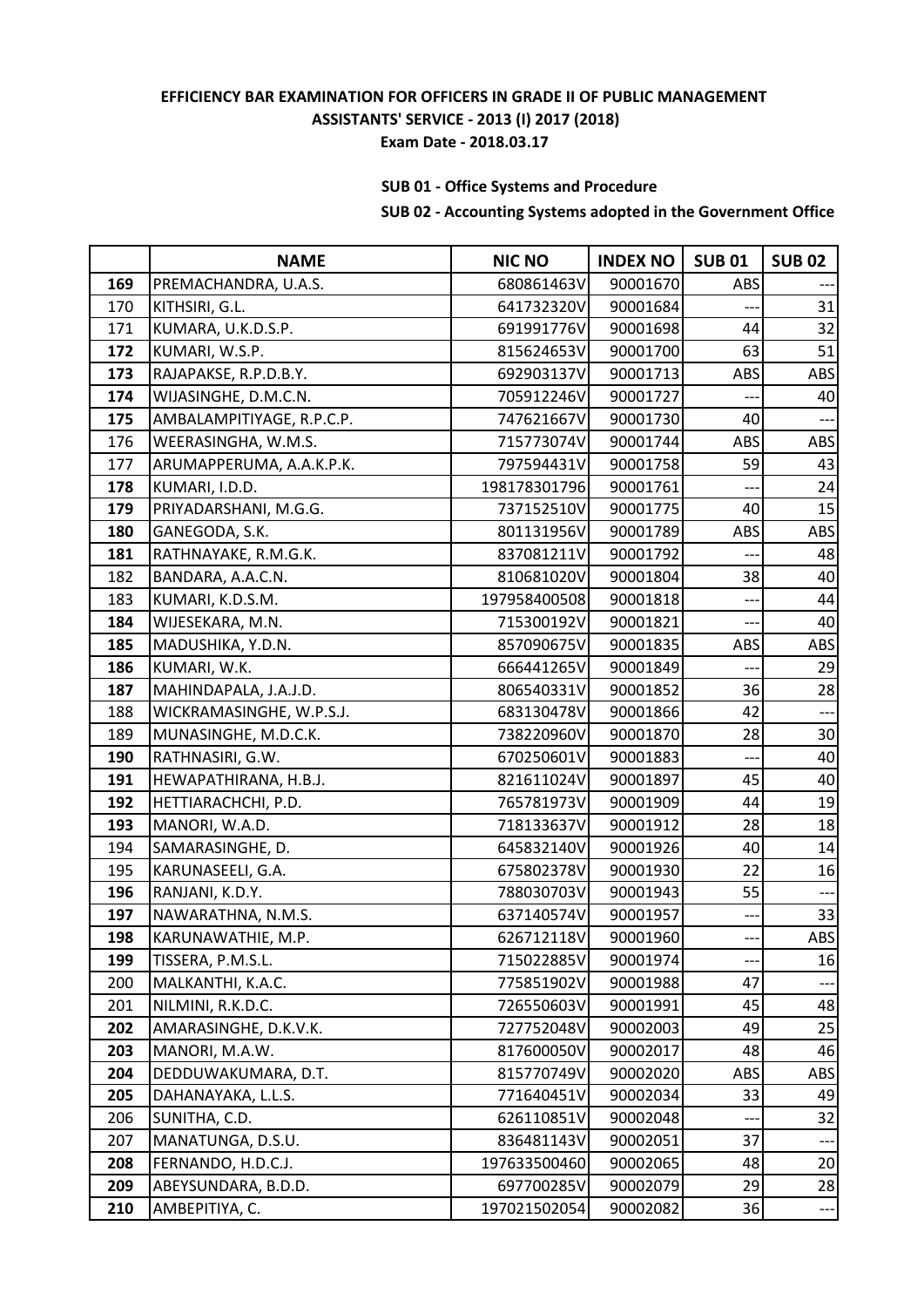# **SUB 01 - Office Systems and Procedure**

|     | <b>NAME</b>                  | <b>NIC NO</b> | <b>INDEX NO</b> | <b>SUB01</b> | <b>SUB 02</b> |
|-----|------------------------------|---------------|-----------------|--------------|---------------|
| 211 | SENANAYAKA, G.A.D.           | 811522546V    | 90002096        | ABS          | ABS           |
| 212 | RATHNAWEERA, K.A.N.          | 198216004109  | 90002108        | 41           | 40            |
| 213 | ARIYAWANSA, M.               | 621710311V    | 90002111        | 15           | 32            |
| 214 | DE SILVA, D.M.S.L.           | 721572919V    | 90002125        | 44           | 49            |
| 215 | KUMARA, H.C.P.               | 822632734V    | 90002139        | 30           | 41            |
| 216 | THARANGANI, E.D.M.N.         | 817420575V    | 90002142        | ABS          | ABS           |
| 217 | WICKRAMASINGHE, P.M.         | 680092311V    | 90002156        | ABS          | ABS           |
| 218 | JAYARATHNA, H.P.H.           | 787990061V    | 90002160        |              | 42            |
| 219 | DILANI, C.A.A.               | 797211540V    | 90002173        | ---          | 58            |
| 220 | DAHANAYAKA, S.I.             | 725431210V    | 90002187        | ---          | ABS           |
| 221 | WICKRAMARATNE, S.Y.A.        | 837453690V    | 90002190        | 45           | 32            |
| 222 | RAMANAYAKE, R.R.             | 650750535V    | 90002202        | 21           | 17            |
| 223 | NANDANE, S.H.A.              | 688560063V    | 90002216        | 44           | 41            |
| 224 | CHANDRALATHA, L.H.A.R.       | 685781158V    | 90002220        | 31           | --            |
| 225 | PATHMASIRI, E.G.J.           | 716010147V    | 90002233        |              | 30            |
| 226 | KRISHNARATNE, I.             | 776442747V    | 90002247        | 45           | 40            |
| 227 | DILHANI, W.A.T.              | 707982802V    | 90002250        |              | 45            |
| 228 | SENEVIRATHNA, M.D.V.D.       | 797012432V    | 90002264        | ABS          | <b>ABS</b>    |
| 229 | SILVA, K.D.C.                | 823303181V    | 90002278        |              | ABS           |
| 230 | PUSHPA KUMARA, R.J.          | 641290661V    | 90002281        | 40           | 29            |
| 231 | JAYANTHI, K.A.L.             | 635990694V    | 90002295        | 34           | ABS           |
| 232 | MUNASINGHE, D.I.P.           | 197855002000  | 90002307        | 34           | 41            |
| 233 | JAYARATHNA, G.S.             | 661361220V    | 90002310        |              | ABS           |
| 234 | ABEYWICKRAMA, L.C.           | 667491924V    | 90002324        | 31           | 21            |
| 235 | EDIRISINGHA ARACHCHIGE, C.K. | 727960945V    | 90002338        | 30           | 28            |
| 236 | RASHIKALA, W.P.              | 768512361V    | 90002341        | 43           | 27            |
| 237 | WILATHGAMUWA, D.S.           | 628400415V    | 90002355        | 29           | 15            |
| 238 | GOVITHANTREE, C.D.           | 816710863V    | 90002369        | 46           | 24            |
| 239 | WICKRAMASINGHE, S.           | 657211630V    | 90002372        | $-$          | 33            |
| 240 | BANDULA, P.K.S.              | 702431280V    | 90002386        |              | 34            |
| 241 | LIYANAGE, K.L.A.W.           | 198282301561  | 90002390        |              | 47            |
| 242 | WEERASINGHE, M.M.M.          | 835872980V    | 90002401        |              | 49            |
| 243 | LIYANAGE, G.L.L.D.C.         | 837950686V    | 90002415        | 53           | 45            |
| 244 | JAYAWEERA, J.M.N.P.          | 815111990V    | 90002429        | 44           | 34            |
| 245 | PADMINI, V.P.                | 608260854V    | 90002432        |              | 42            |
| 246 | DHAMMIKA, L.H.C.             | 196558003092  | 90002446        | ---          | 21            |
| 247 | PIYADIGAMAGE, I.             | 710542040V    | 90002450        | 42           | 28            |
| 248 | MALKUMARI, W.A.J.            | 698470720V    | 90002463        |              | <b>ABS</b>    |
| 249 | JAYAWARDANA, R.A.D.O.E.      | 836010493V    | 90002477        | 48           | 45            |
| 250 | SUSIL KUMARA, H.P.           | 653214065V    | 90002480        | 40           |               |
| 251 | RAFFIDEEN, K.                | 688592143V    | 90002494        | ---          | 40            |
| 252 | WAGACHCHI, K.D.              | 645270126V    | 90002506        | ---          | 33            |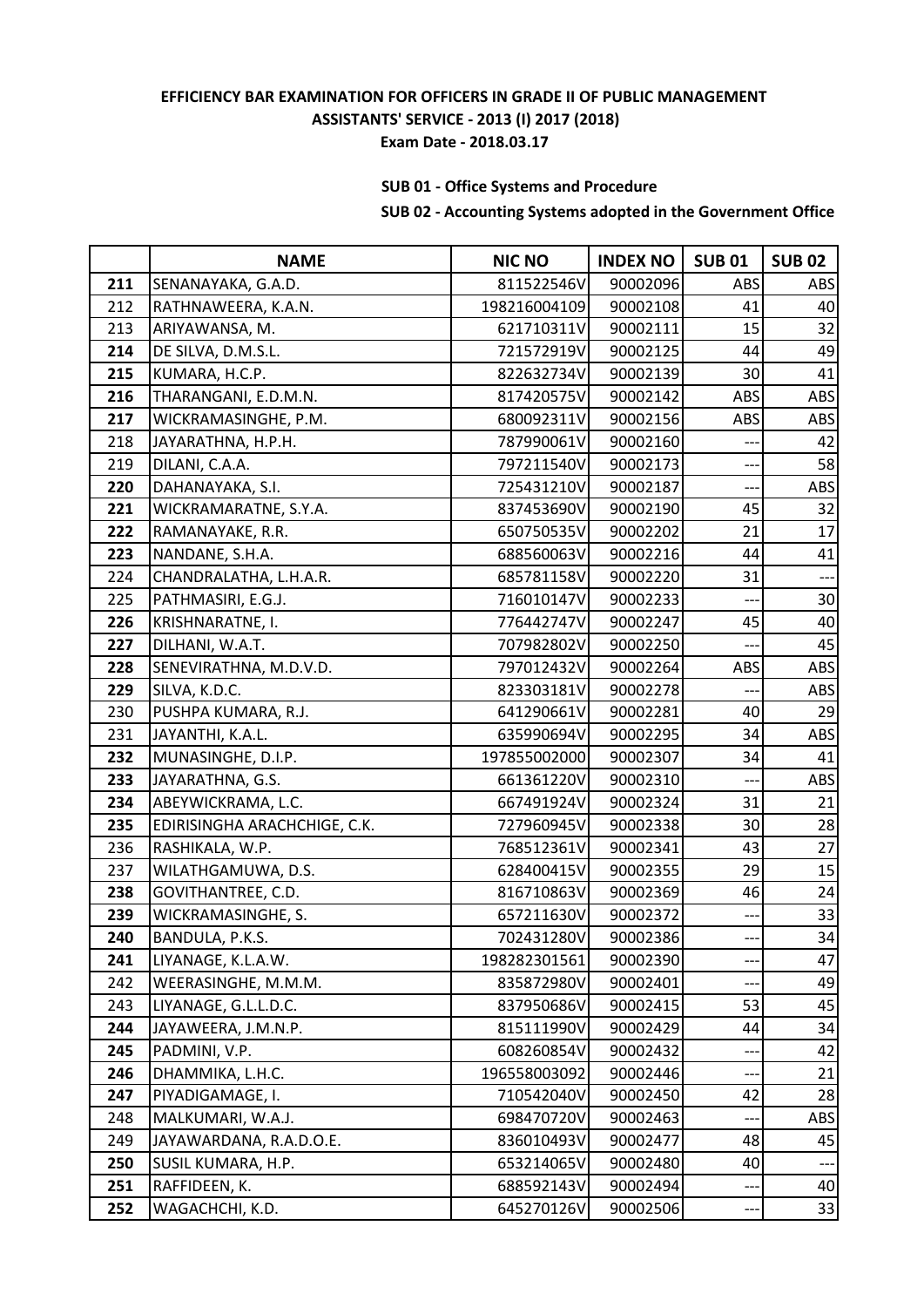# **SUB 01 - Office Systems and Procedure**

|     | <b>NAME</b>             | <b>NIC NO</b> | <b>INDEX NO</b> | <b>SUB01</b> | <b>SUB 02</b>  |
|-----|-------------------------|---------------|-----------------|--------------|----------------|
| 253 | KARUNATILAKA, Y.D.      | 638100479V    | 90002510        |              | 34             |
| 254 | WEERAKOON, W.M.D.P.     | 747882495V    | 90002523        |              | 28             |
| 255 | DISSANAYAKE, D.M.A.S.   | 792561128V    | 90002537        | ABS          | ABS            |
| 256 | ARIYARATHNA, M.N.A.     | 638663074V    | 90002540        | 30           |                |
| 257 | AMARASOORIYA, A.M.D.C.  | 785090594V    | 90002554        | ---          | 34             |
| 258 | PATHMINI, D.P.          | 638273535V    | 90002568        | $--$         | 19             |
| 259 | UDAYAKUMARI, B.V.R.H.   | 726280169V    | 90002571        |              | 40             |
| 260 | PERERA, W.C.            | 645481690V    | 90002585        | 22           | 32             |
| 261 | WIJERATHNA, R.M.T.K.    | 827814920V    | 90002599        | 35           | 41             |
| 262 | IRANGANI, S.M.          | 588633225V    | 90002600        | ---          | 40             |
| 263 | KULATHUNGA, A.S.C.      | 617010046V    | 90002614        |              | 18             |
| 264 | CHANDIMAL, H.D.N.       | 810091010V    | 90002628        | ABS          | ABS            |
| 265 | WIJESINGHE, W.A.W.K.    | 710613869V    | 90002631        | ABS          | ABS            |
| 266 | WEERASEKARA, K.A.D.C.   | 855313839V    | 90002645        |              | 48             |
| 267 | ATHURALIYA, A.W.I.P.    | 755112755V    | 90002659        | 40           | 24             |
| 268 | PERERA, J.A.T.S.        | 653141327V    | 90002662        | ABS          | ABS            |
| 269 | HIRAN, H.S.             | 770890764V    | 90002676        | ABS          | ABS            |
| 270 | PRIYADARSHANI, H.A.T.N. | 766212450V    | 90002680        | 46           | 59             |
| 271 | HARSHANI, H.A.M.        | 835251136V    | 90002693        | 47           | 22             |
| 272 | HALPAGE, L.A.           | 743062264V    | 90002705        |              | 32             |
| 273 | MALKANTHI, R.K.S.       | 778402300V    | 90002719        | $---$        | 48             |
| 274 | BASNAYAKA, B.A.M.S.K.   | 716990451V    | 90002722        | 26           | 15             |
| 275 | SHANTHI DEWA, G.D.C.    | 685632110V    | 90002736        | 47           | ---            |
| 276 | UMAYANGANI, M.M.H.      | 838561659V    | 90002740        | ---          | ABS            |
| 277 | GUNATHILAKA, W.A.S.C.   | 733182970V    | 90002753        | ABS          | ABS            |
| 278 | SANIL KUMARA, K.G.      | 650900251V    | 90002767        | 31           |                |
| 279 | PERERA, L.T.D.          | 648311290V    | 90002770        | 45           | 11             |
| 280 | PRASADINI, M.H.N.       | 807952293V    | 90002784        | 17           | 22             |
| 281 | PUSHPATHARANGA, M.D.M.  | 773472084V    | 90002798        | ABS          | ABS            |
| 282 | DE ALWIS, D.D.S.        | 797132713V    | 90002800        | 45           | 40             |
| 283 | RUPASINGHE, R.A.H.      | 712261420V    | 90002813        | 28           | $\overline{a}$ |
| 284 | LENAGALA, G.R.S.P.      | 197401702034  | 90002827        |              | 40             |
| 285 | RAMANAYAKA, R.M.M.M.    | 836000188V    | 90002830        |              | ABS            |
| 286 | VYTHEGI, M.             | 728051353V    | 90003030        |              | 31             |
| 287 | MARVAN, S.A.S.          | 772272066V    | 90003043        | 33           | 35             |
| 288 | FATHIMA MAHIRA, M.A.    | 697831053V    | 90003057        | ABS          | ABS            |
| 289 | SHUDARSHIKAA, S.        | 798040871V    | 90003060        | 48           | 21             |
| 290 | KAVIVANAN, B.           | 765283256V    | 90003074        | 29           | 25             |
| 291 | MOHAMED, S.S.           | 635913967V    | 90003088        |              | 35             |
| 292 | ZAFAR AHAMED, M.        | 196909000157  | 90003091        | 62           | 48             |
| 293 | ANTHONY, R.R.           | 667721768V    | 90003103        | 42           | 17             |
| 294 | DASANAYAKA, D.M.K.S.    | 817100589V    | 90005027        | ---          | 51             |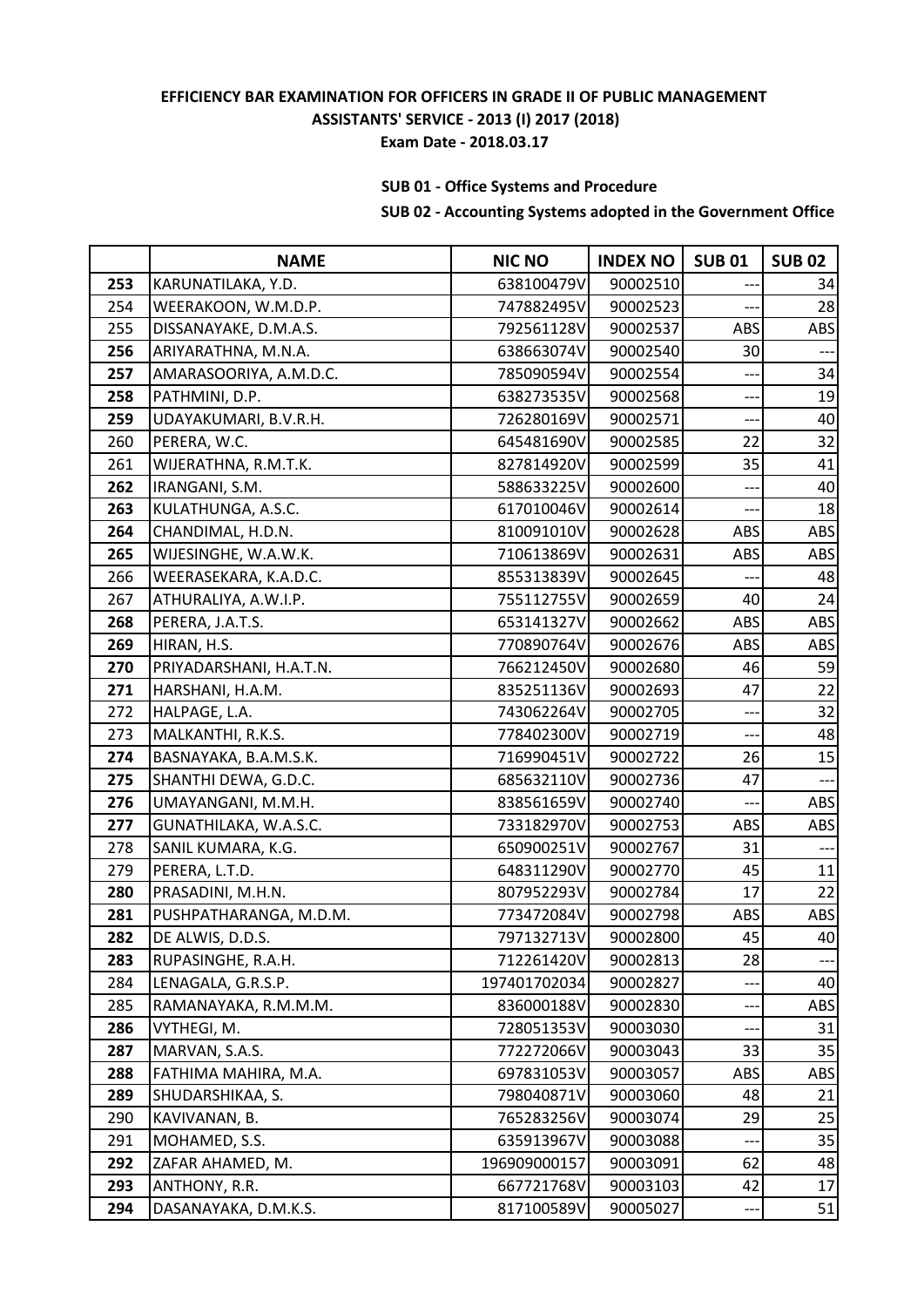# **SUB 01 - Office Systems and Procedure**

|     | <b>NAME</b>                | <b>NIC NO</b> | <b>INDEX NO</b> | <b>SUB01</b> | <b>SUB 02</b> |
|-----|----------------------------|---------------|-----------------|--------------|---------------|
| 295 | PERERA, R.A.D.             | 626340270V    | 90005030        | 25           | 16            |
| 296 | JAYALATHA, N.P.            | 678002623V    | 90005044        | ABS          | ABS           |
| 297 | GAMLATH, G.M.P.K.          | 777922890V    | 90005058        | 41           | ABS           |
| 298 | SAMARANAYAKA, M.G.S.       | 773413274V    | 90005061        | 60           | 58            |
| 299 | CHANDRASEKERA, P.N.        | 752542970V    | 90005075        | 33           | 46            |
| 300 | HETTIARACHCHI, H.A.H.      | 678631116V    | 90005089        | ABS          | ABS           |
| 301 | MAHAGEDARA, S.P.           | 677111763V    | 90005092        |              | 21            |
| 302 | DISSANAYAKE, D.M.U.H.      | 198175003306  | 90005104        |              | 58            |
| 303 | GAMMANPILA, G.A.D.J.       | 672371902V    | 90005118        | ABS          | ABS           |
| 304 | HERATH, H.M.T.P.           | 642831054V    | 90005121        | ---          | 52            |
| 305 | YAPA, Y.M.A.P.             | 19687662334V  | 90005135        |              | 24            |
| 306 | TENNAKOON, T.M.A.K.        | 816271827V    | 90005149        | 48           | 27            |
| 307 | RANTHILAKA, R.W.R.A.R.G.N. | 817910173V    | 90005152        |              | 47            |
| 308 | WELIWITAGE, R.H.           | 807180126V    | 90005166        | 34           | 40            |
| 309 | DAMAYANTHI, G.G.R.P.       | 695060645V    | 90005170        | ABS          | ABS           |
| 310 | RANASINGHE, P.M.S.D.       | 646482429V    | 90005183        | 38           |               |
| 311 | RUPASSARA, R.S.K.          | 705430381V    | 90005197        |              | 40            |
| 312 | PREMADASA, K.A.N.K.        | 748052887V    | 90005209        | 56           | 40            |
| 313 | SAGARA, G.G.W.             | 751750234V    | 90005212        | 41           | 60            |
| 314 | HALANGODA, H.R.W.W.M.S.K.  | 716210979V    | 90005226        | 27           | 41            |
| 315 | RANATUNGA, R.M.N.P.K.      | 635742127V    | 90005230        | ---          | 30            |
| 316 | RAJAPAKSHA, T.W.L.         | 747461481V    | 90005243        | 40           | 36            |
| 317 | GNANAWATHI MANIKE, P.R.    | 195883600610  | 90005257        | ---          | 38            |
| 318 | PRIMALI SAMARAKOON, A.S.M. | 606923686V    | 90005260        | ---          | 14            |
| 319 | MATHARAARACHCHI, A.D.      | 775342099V    | 90005274        | 34           | 52            |
| 320 | GUNASIRI, D.P.N.           | 688651247V    | 90005288        |              | 41            |
| 321 | WICKRAMASINGHE, S.D.N.     | 706000500V    | 90005291        | --           | 37            |
| 322 | SENANAYAKE, G.A.P.         | 650820231V    | 90005303        | ---          | 73            |
| 323 | CHINTHIKA, P.P.G.K.S.S.    | 827403458V    | 90005317        | ---          | 66            |
| 324 | KARUNARATHNA, R.M.C.       | 635391120V    | 90005320        |              | 48            |
| 325 | KUMARI, A.M.S.             | 715530040V    | 90005334        | 14           | 14            |
| 326 | BANDARA, B.G.R.            | 692040333V    | 90005348        | 28           | 45            |
| 327 | WITHARANA, W.T.N.K.        | 668160735V    | 90005351        |              | 23            |
| 328 | GUNASINGHA, R.P.K.P.       | 825261753V    | 90005365        | 28           | 42            |
| 329 | FERNANDO, A.S.H.           | 678180416V    | 90005379        |              | 23            |
| 330 | JAYAWARDANA, M.D.          | 738402430V    | 90005382        | ABS          |               |
| 331 | KUMARA, I.P.R.P.           | 732093095V    | 90005396        | ABS          | <b>ABS</b>    |
| 332 | EKANAYAKE, E.A.A.D.        | 732811656V    | 90005408        | ---          | <b>ABS</b>    |
| 333 | KAPILARATHNA, K.M.E.N.     | 767502516V    | 90005411        |              | 41            |
| 334 | AMARASINGHE, A.A.A.S.      | 855904152V    | 90005425        | 50           | 42            |
| 335 | SENARATHNE, A.G.C.K.       | 728431709V    | 90005439        | ---          | 48            |
| 336 | GUNAWARDHANA, D.W.G.S.K.   | 642092090V    | 90005442        | 23           | 37            |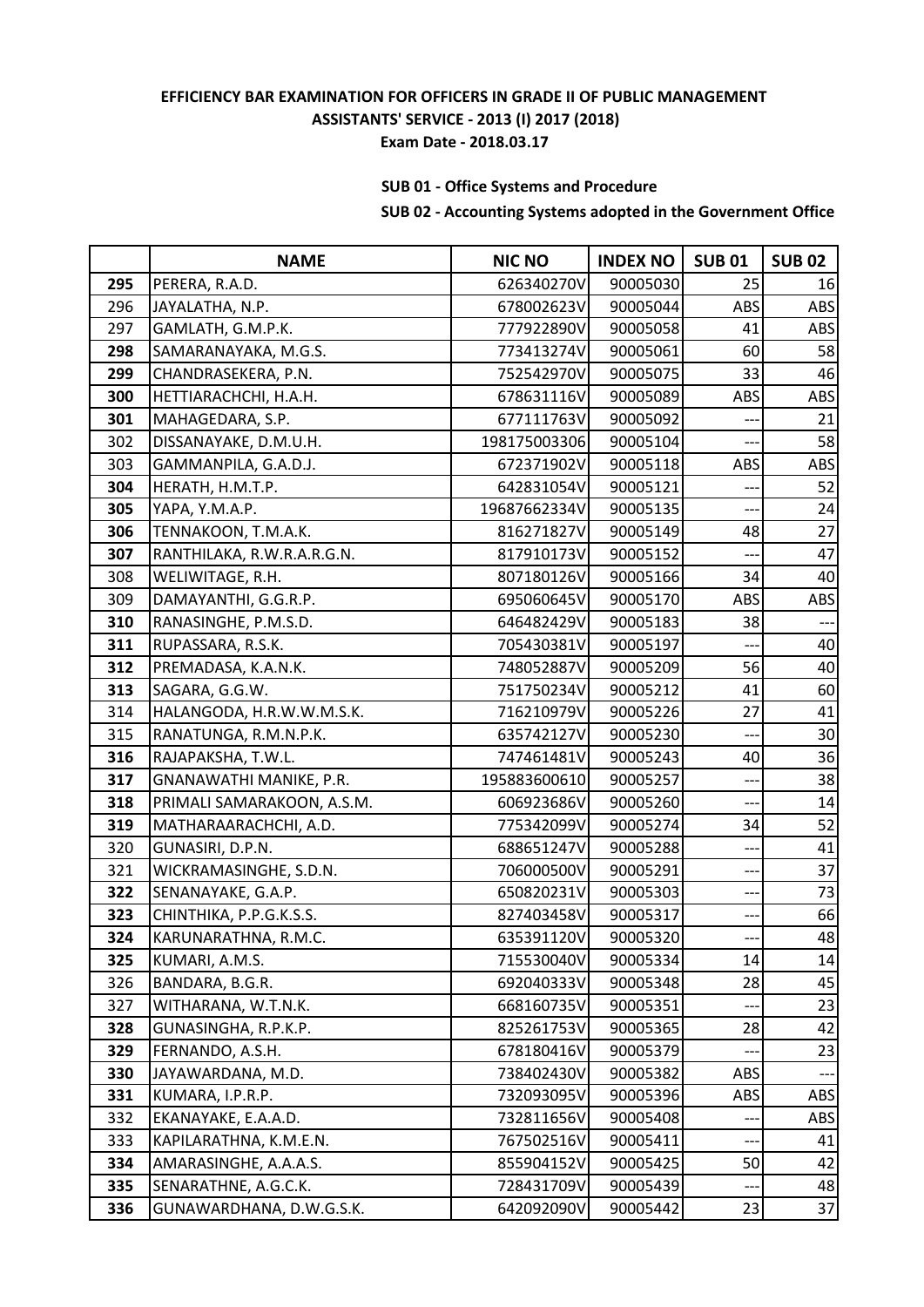# **SUB 01 - Office Systems and Procedure**

|     | <b>NAME</b>               | <b>NIC NO</b> | <b>INDEX NO</b> | <b>SUB01</b> | <b>SUB 02</b> |
|-----|---------------------------|---------------|-----------------|--------------|---------------|
| 337 | MALAGAMMANA, W.S.K.       | 630680778V    | 90005456        | 31           | 33            |
| 338 | RATNAYAKE, R.M.I.         | 635611170V    | 90005460        | 23           | 28            |
| 339 | EDIRISOORIYA, J.C.        | 758661580V    | 90005473        | 52           | 40            |
| 340 | KUMARI, H.M.S.D.          | 768211140V    | 90005487        |              | 41            |
| 341 | JAYARATNE BANDA, S.M.U.G. | 680242704V    | 90005490        | 31           | 58            |
| 342 | THUSARA KUMARI, U.E.      | 677563540V    | 90005502        | 33           | 27            |
| 343 | MALANEE, D.G.G.T.         | 646910714V    | 90005516        | 19           | 12            |
| 344 | KUMARI, L.R.M.            | 805282991V    | 90005520        | 19           | 19            |
| 345 | PRIYADARSHANI, I.W.M.D.A. | 825584170V    | 90005533        | 32           | 64            |
| 346 | WICKREMASINGHE, D.A.M.    | 763070204V    | 90005547        | 35           | 66            |
| 347 | KUMARI, H.K.C.P.          | 707052023V    | 90005550        |              | 32            |
| 348 | PERERA, H.P.P.            | 645533119V    | 90005564        |              | 32            |
| 349 | SOMATILAKE, D.M.S.K.      | 777702629V    | 90005578        | 33           | 37            |
| 350 | KARUNARATNA, R.M.L.M.     | 665051633V    | 90005581        | 28           | 34            |
| 351 | WIJESOORIYA, W.M.N.       |               | 90005595        | ---          | ABS           |
| 352 | ABEYWARDANE, A.G.K.       | 598071780V    | 90005607        | 25           | 45            |
| 353 | PERERA, L.K.              | 850293350V    | 90005610        | 31           | 35            |
| 354 | BANDARANAYAKE, B.M.B.     | 595630797V    | 90005624        |              | ABS           |
| 355 | RANASINGHE, G.A.J.        | 690351030V    | 90005638        |              | ABS           |
| 356 | WANIGASEKARA, W.M.K.C.M.  | 635072938V    | 90005641        | $--$         | 45            |
| 357 | DAMAYANTHI, K.R.R.        | 196770802003  | 90005655        |              | 44            |
| 358 | PRIYADARSHANA, R.M.R.     | 821412102V    | 90005669        | ABS          | ABS           |
| 359 | HERATH, H.M.H.            | 715951096V    | 90005672        |              | 46            |
| 360 | NISSANKA, N.A.P.C.        | 828391747V    | 90005686        |              | 31            |
| 361 | KUMARI, P.R.A.D.C.R.      | 737982203V    | 90005690        | 44           | 32            |
| 362 | WERAGODA, U.W.C.N.        | 727452591V    | 90005701        | 28           | 50            |
| 363 | RIZMIYA, M.F.F.           | 837951984V    | 90005715        | $---$        | 52            |
| 364 | BANDARA, G.G.H.M.A.C.     | 790851013V    | 90005729        | 41           | 54            |
| 365 | GAMAGE, M.D.              | 785141644V    | 90005732        | ABS          | ABS           |
| 366 | KUMARI, D.R.S.S.          | 738451228V    | 90005746        | 48           | 49            |
| 367 | RATNAKUMARIE, R.M.R.      | 648110634V    | 90005750        |              | 45            |
| 368 | SAKALASOORIYA, S.M.C.K.   | 828663984V    | 90005763        | 40           | ---           |
| 369 | WANASINGHE, W.M.C.S.D.    | 676722467V    | 90005777        |              | 47            |
| 370 | HERATH MENIKE, L.H.M.     | 705952272V    | 90005780        | 19           | 40            |
| 371 | INDRA MENIKE, H.M.        | 625573114V    | 90005794        | 25           | 28            |
| 372 | MEDAGODA, M.H.M.S.K.      | 836293703V    | 90005806        | 40           | 51            |
| 373 | SUDARSHANI, W.M.C.        | 866013322V    | 90005810        | 25           | 19            |
| 374 | TENNE, K.T.S.             | 845803544V    | 90005823        | 36           | 29            |
| 375 | JAYANTHI, R.R.R.          | 635472316V    | 90005837        | 33           | 50            |
| 376 | ALUTHGEDARA, D.M.H.A.     | 197764301460  | 90005840        | 42           | 43            |
| 377 | SENARATNE, N.             | 645661010V    | 90005854        | 27           | 27            |
| 378 | KUMARAN, V.S.             | 742593231V    | 90005868        | ---          | 31            |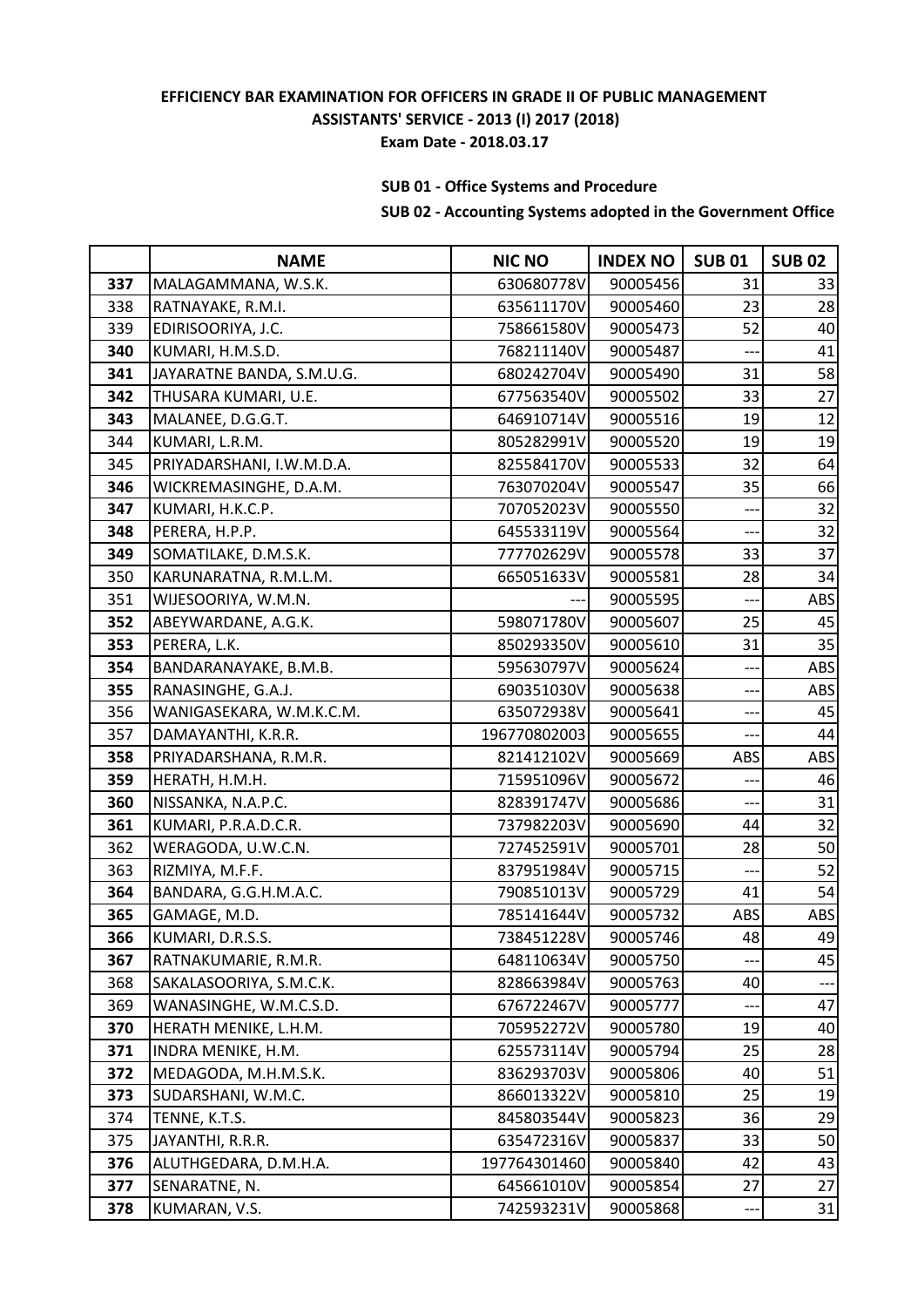# **SUB 01 - Office Systems and Procedure**

|     | <b>NAME</b>                  | <b>NIC NO</b> | <b>INDEX NO</b> | <b>SUB01</b> | <b>SUB 02</b>   |
|-----|------------------------------|---------------|-----------------|--------------|-----------------|
| 379 | WILLARA ARACHCHI, W.A.S.P.   | 707911956V    | 90005871        | 52           | 58              |
| 380 | MALANI, E.H.                 | 688030480V    | 90005885        | 23           | 32              |
| 381 | NAWARATHNE, R.P.G.K.         | 675670218V    | 90005899        |              | 34              |
| 382 | JAYARATHNA, K.D.S.D.         | 796632046V    | 90005900        | 41           | 64              |
| 383 | SENEVIRATHNA, H.M.A.K.       | 798091786V    | 90005914        | ---          | 72              |
| 384 | WIJERATHNA, M.T.A.M.         | 788101503V    | 90005928        | ABS          | ABS             |
| 385 | ATHAUDA, A.M.E.M.            | 697901221V    | 90005931        |              | ABS             |
| 386 | KUMARI, K.M.A.               | 747130019V    | 90005945        | 28           | 40              |
| 387 | RANAWEERA, L.K.              | 838510108V    | 90005959        | 50           | 50              |
| 388 | GUNASENA, K.G.N.K.           | 736732670V    | 90005962        | 35           | 38              |
| 389 | AMARATHUNGA, A.M.A.K.        | 665343901V    | 90005976        | 37           | 19              |
| 390 | MALANI MUNASINGHE, M.G.      | 598500401V    | 90005980        |              | ABS             |
| 391 | PUSHPALATHA, M.G.S.          | 787510175V    | 90005993        | 36           | 49              |
| 392 | SWARNALATHA MENIKE, K.W.M.P. | 706901914V    | 90006005        | 36           | 53              |
| 393 | SAMARAKOON, W.M.A.K.         | 856022048V    | 90006019        | 40           | 72              |
| 394 | SENEVIRATNE, N.A.M.A.        | 662520691V    | 90006022        |              | 46              |
| 395 | RATHNATILAKA, H.M.D.         | 198365703480  | 90006036        | 45           | 78              |
| 396 | JEENIYA BEGAM, N.P.          | 767740310V    | 90006539        | 53           | 59              |
| 397 | SHANMUGARAJAH, P.            | 713013463X    | 90006542        |              | ABS             |
| 398 | RIZVIK, A.L.M.               | 702320178V    | 90006556        |              | 20              |
| 399 | MENAHESWARY, R.              | 667142881V    | 90006560        | ---          | 35              |
| 400 | FARISA, T.S.                 | 735530658V    | 90006573        |              | ABS             |
| 401 | JAYASINGHE, D.S.R.           | 676891161V    | 90006647        | 32           | 20              |
| 402 | RANJANIE, A.K.P.             | 625111684V    | 90006650        | 43           | 47              |
| 403 | DIAS, I.W.C.K.               | 687930738V    | 90006664        | ABS          | ABS             |
| 404 | MALINI, K.                   | 625781884V    | 90006678        | 37           | 50              |
| 405 | DE SILVA, W.A.P.             | 726981566V    | 90006681        | 27           | 14              |
| 406 | DE SILVA, L.H.I.N.           | 728340207V    | 90006695        |              | 30              |
| 407 | INDRASEELI, M.W.             | 615080527V    | 90006707        | 15           | 10              |
| 408 | SHYAMALI, A.M.N.             | 697681922V    | 90006710        |              | 40              |
| 409 | CHANDRANI, A.                | 588511197V    | 90006724        | 16           | 17              |
| 410 | SAMANMALI, W.D.A.            | 735123076V    | 90006738        |              | 57              |
| 411 | MALLIKA, G.H.                | 695760485V    | 90006741        |              | 20              |
| 412 | WIJESOORIYA, N.P.            | 617970554V    | 90006755        |              | 10              |
| 413 | CHANDANI, K.N.               | 686743357V    | 90006769        | ABS          | ABS             |
| 414 | RATNASINGHE, A.G.            | 837443180V    | 90006772        | 36           | 26              |
| 415 | LANKA, N.H.L.D.              | 796341696V    | 90006786        | 48           | 54              |
| 416 | DE SILVA, K.T.L.S.           | 687811542V    | 90006790        | 32           | 41              |
| 417 | LANKA, A.M.D.E.              | 197680702019  | 90006801        | 30           | 33              |
| 418 | KUMARI, K.D.A.N.             | 827741604V    | 90006815        | 50           | 55              |
| 419 | MANOHARI, K.A.T.             | 795062815V    | 90006829        |              | 46              |
| 420 | DAMAYANTHI, P.Y.A.           | 675941386V    | 90006832        | 24           | 17 <sup>1</sup> |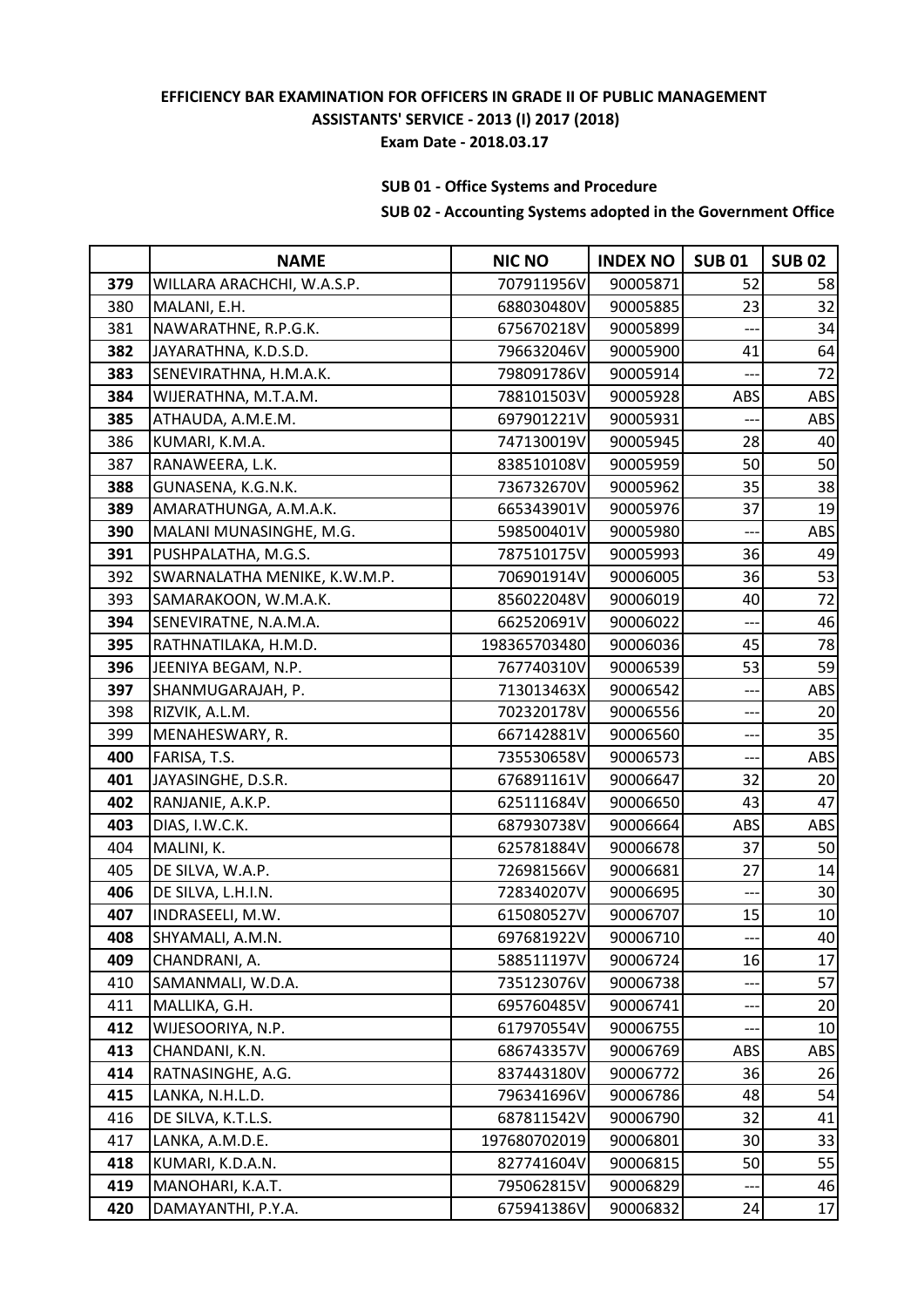# **SUB 01 - Office Systems and Procedure**

|     | <b>NAME</b>              | <b>NIC NO</b> | <b>INDEX NO</b> | <b>SUB01</b> | <b>SUB 02</b> |
|-----|--------------------------|---------------|-----------------|--------------|---------------|
| 421 | UDAYAKANTHI, S.A.W.      | 845651515V    | 90006846        | 41           | 36            |
| 422 | CHANDIMA, S.V.A.L.       | 746410310V    | 90006850        | 32           | 31            |
| 423 | DAHANAYAKA, N.H.         | 726212139V    | 90006863        | ABS          | ABS           |
| 424 | WIJAYARATNE, L.R.L.      | 665851761V    | 90006877        |              | 41            |
| 425 | KALANSOORIYA, L.         | 680210020V    | 90006880        | 45           | 41            |
| 426 | GURUGE, A.G.             | 587021471V    | 90006894        |              | 41            |
| 427 | CHANDRASEKARA, A.W.R.    | 668620167V    | 90006906        |              | 37            |
| 428 | SUMANADASA, K.P.P.       | 671680413V    | 90006910        | ABS          | ABS           |
| 429 | DHARMAPPRIYA, U.G.S.     | 662170127V    | 90006923        | 27           | 40            |
| 430 | RISAN, M.H.M.            | 800230217V    | 90006937        | ABS          | ABS           |
| 431 | WICKRAMASINGHE, T.G.D.D. | 817413706V    | 90006940        | 28           | 46            |
| 432 | LALANI SAMANTHI, K.N.G.  | 715970694V    | 90006954        |              | ABS           |
| 433 | SAMARAKOON, S.M.G.R.     | 755792217V    | 90006968        |              | 42            |
| 434 | DAHANAYAKA, T.A.P.       | 745440800V    | 90006971        | 40           | 36            |
| 435 | NILANTHA, M.K.D.         | 720470411V    | 90006985        | 46           | 42            |
| 436 | SENEVIRATHNA, M.G.W.D.   | 767322151V    | 90006999        |              | 37            |
| 437 | RANJANI, K.              | 197468301757  | 90007000        | 36           | 29            |
| 438 | SOMARATNE, H.P.D.S.      | 737011666V    | 90007014        |              | 46            |
| 439 | SENASINGHE, S.G.K.       | 637460382V    | 90007028        | 29           | 21            |
| 440 | HEWAWASAM, P.H.B.S.D.K.  | 706652396V    | 90007031        |              | ABS           |
| 441 | LIYANARACHCHI, A.U.      | 810754249V    | 90007045        | 34           | 45            |
| 442 | SAMARAWICKRAMA, H.W.C.   | 606521367V    | 90007059        | ABS          | ---           |
| 443 | THENNAKOON, T.P.P.G.     | 805643900V    | 90007062        | 36           | 44            |
| 444 | ABEYWICKRAMA, T.N.       | 716762165V    | 90007460        | 22           | 8             |
| 445 | ROHINI, M.P.V.           | 675291560V    | 90007474        | 17           | $9\,$         |
| 446 | HEWAVITHARANA, M.        | 620442461V    | 90007488        | 31           | 20            |
| 447 | CHANDANA, J.A.P.         | 780922494V    | 90007491        | ---          | 44            |
| 448 | SAMARAWEERA, L.P.S.D.    | 197771001706  | 90007503        | 60           | 56            |
| 449 | ALAHAPPERUMA, T.K.       | 645010426V    | 90007517        | 31           | $---$         |
| 450 | DAYALATHA, K.T.R.        | 625831750V    | 90007520        |              | 28            |
| 451 | THARANGANI, L.B.J.       | 198156303555  | 90007534        | 48           | 41            |
| 452 | UDUDENIYA, U.G.S.S.      | 776002836V    | 90007548        | 46           | 27            |
| 453 | DELIYA KUMARI, H.W.      | 767732309V    | 90007551        |              | 43            |
| 454 | MALRAJ, A.W.V.           | 661700114V    | 90007565        |              | ABS           |
| 455 | RENUKA, W.A.             | 676910212V    | 90007579        | 29           | 16            |
| 456 | SUNILA, H.G.             | 718123658V    | 90007582        | 26           | 31            |
| 457 | HETTIARACHCHI, J.C.      | 625400791V    | 90007596        |              | 16            |
| 458 | SIRISENA, P.A.           | 620932558V    | 90007608        | 29           | 37            |
| 459 | SAMAN, W.L.P.            | 660071385V    | 90007611        |              | 20            |
| 460 | VIJITHANI, G.R.L.        | 735771574V    | 90007625        |              | 13            |
| 461 | AMARASENA, S.A.          | 701711750V    | 90007639        | 31           | 16            |
| 462 | CHANDRANI, J.V.A.        | 648050380V    | 90007642        | 34           | 31            |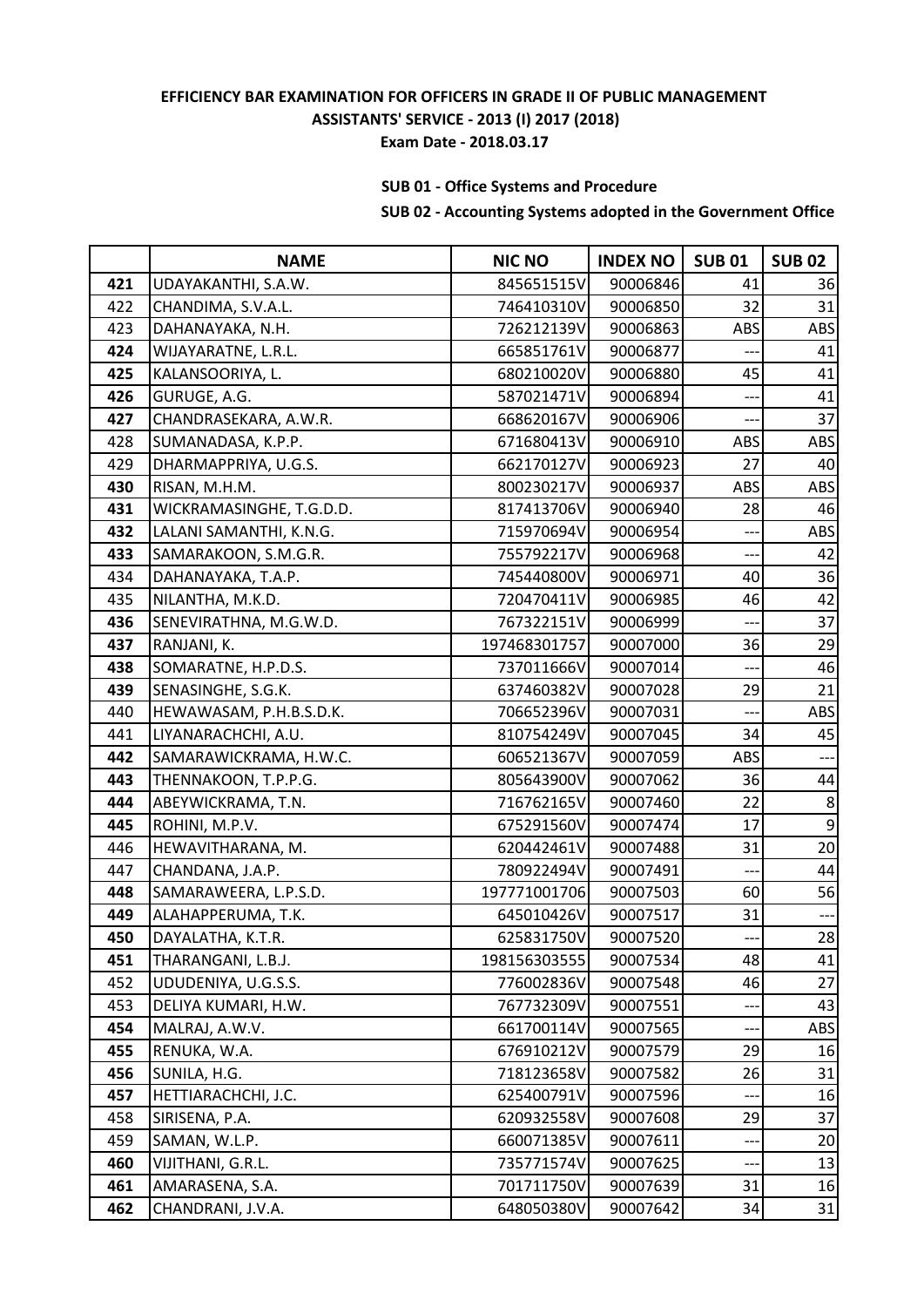# **SUB 01 - Office Systems and Procedure**

|     | <b>NAME</b>                 | <b>NIC NO</b> | <b>INDEX NO</b> | <b>SUB01</b> | <b>SUB 02</b> |
|-----|-----------------------------|---------------|-----------------|--------------|---------------|
| 463 | ABEYWICRAMA, N.C.           | 605780954V    | 90007656        | 30           | 40            |
| 464 | GUNATHILAKA, I.D.G.S.D.     | 632580886V    | 90007660        | 29           |               |
| 465 | WIJESURIYA, R.I.            | 701941772V    | 90007673        |              | 33            |
| 466 | WANNIARACHCHIGE, N.         | 196919000452  | 90007687        | 28           | 29            |
| 467 | VITHARANA, M.S.             | 618354385V    | 90007690        | ABS          | ABS           |
| 468 | RUWAN SISIRA KUMARA, D.R.A. | 710830576V    | 90007702        | 48           | 43            |
| 469 | MAHENDRA LAL, K.P.S.        | 682960248V    | 90007716        | 46           | 46            |
| 470 | SIRIMANNA, L.H.A.H.         | 775120169V    | 90007720        | 49           | 55            |
| 471 | LAKMALI PRASAD, W.J.A.      | 815420918V    | 90007733        | 40           | 49            |
| 472 | UDAYANGANIE, W.B.N.         | 766811922V    | 90007747        | 44           | 47            |
| 473 | KANDAMBI, S.P.              | 197718604481  | 90007750        | 49           | 63            |
| 474 | UDAYANGA, W.A.K.            | 771250599V    | 90007764        | 47           | 47            |
| 475 | NISHAMALIE, N.H.            | 747382786V    | 90007778        | 34           | 36            |
| 476 | SAMANTHI, J.A.              | 766341152V    | 90007781        | 47           | 25            |
| 477 | WEERARATHNA, H.S.           | 718242754V    | 90007795        | $---$        | ABS           |
| 478 | DAHANAYAKA, S.D.            | 797651753V    | 90007807        | 40           | 40            |
| 479 | NILMINI, G.C.               | 835750728V    | 90007810        | 53           | 32            |
| 480 | DAMAYANTHI, A.W.A.P.        | 725831641V    | 90007824        | 42           | 15            |
| 481 | WICKRAMA KALUTOTA, S.       | 196619001071  | 90007838        | 46           | 31            |
| 482 | MUNIDASA, H.P.C.D.          | 652021662V    | 90007841        | ABS          | $---$         |
| 483 | LAKMALI, W.P.P.             | 825921613V    | 90007855        | 46           | 46            |
| 484 | NISHANTHA, K.M.             | 831743930V    | 90007869        | 43           | 49            |
| 485 | WARNASURIYA, P.H.P.P.       | 707491493V    | 90007872        | 47           | 57            |
| 486 | ANULA, T.G.                 | 658270451V    | 90007886        | 41           | 16            |
| 487 | WIJESINGHE, P.C.K.          | 796832770V    | 90007890        | 57           | 48            |
| 488 | NANDAWATHI, A.S.G.          | 606970943X    | 90007901        | 36           | 46            |
| 489 | KALAIARASI, N.              | 736072041V    | 90008180        | ABS          | ABS           |
| 490 | ANTONY, M.                  | 750981380V    | 90008193        | 35           | 37            |
| 491 | SATHEESKUMAR, T.            | 791871735V    | 90008205        | ABS          | ABS           |
| 492 | VATSALAN, K.                | 731101485V    | 90008219        | 53           | $27\,$        |
| 493 | INTHIRANY, K.               | 608150617X    | 90008222        | 21           | 29            |
| 494 | SAHEETHA, B.                | 765490170V    | 90008236        | 45           | 36            |
| 495 | BALASHANKER, P.K.B.         | 693230624V    | 90008240        | ABS          | <b>ABS</b>    |
| 496 | SENTHAMILVANY, E.           | 745030882V    | 90008253        | 21           | 27            |
| 497 | JEYANTHINI, N.              | 735060910V    | 90008267        | 29           | 31            |
| 498 | MATHYALAGAN, M.             | 758480275V    | 90008270        | 23           | 22            |
| 499 | THIRUMAGALTHEVY, K.         | 717378440V    | 90008284        | 24           | 22            |
| 500 | KARTHIKEYAN, R.             | 762264129V    | 90008298        |              | 48            |
| 501 | KATHIRKALAICHELVAN, S.      | 652502156V    | 90008300        | --           | 37            |
| 502 | DHANAPALA, S.               | 726510318V    | 90008313        |              | 48            |
| 503 | THIRUKUMARAN, S.            | 728620439V    | 90008327        | ---          | 48            |
| 504 | ARIVARASAN, K.              | 762024640V    | 90008330        | 23           | 32            |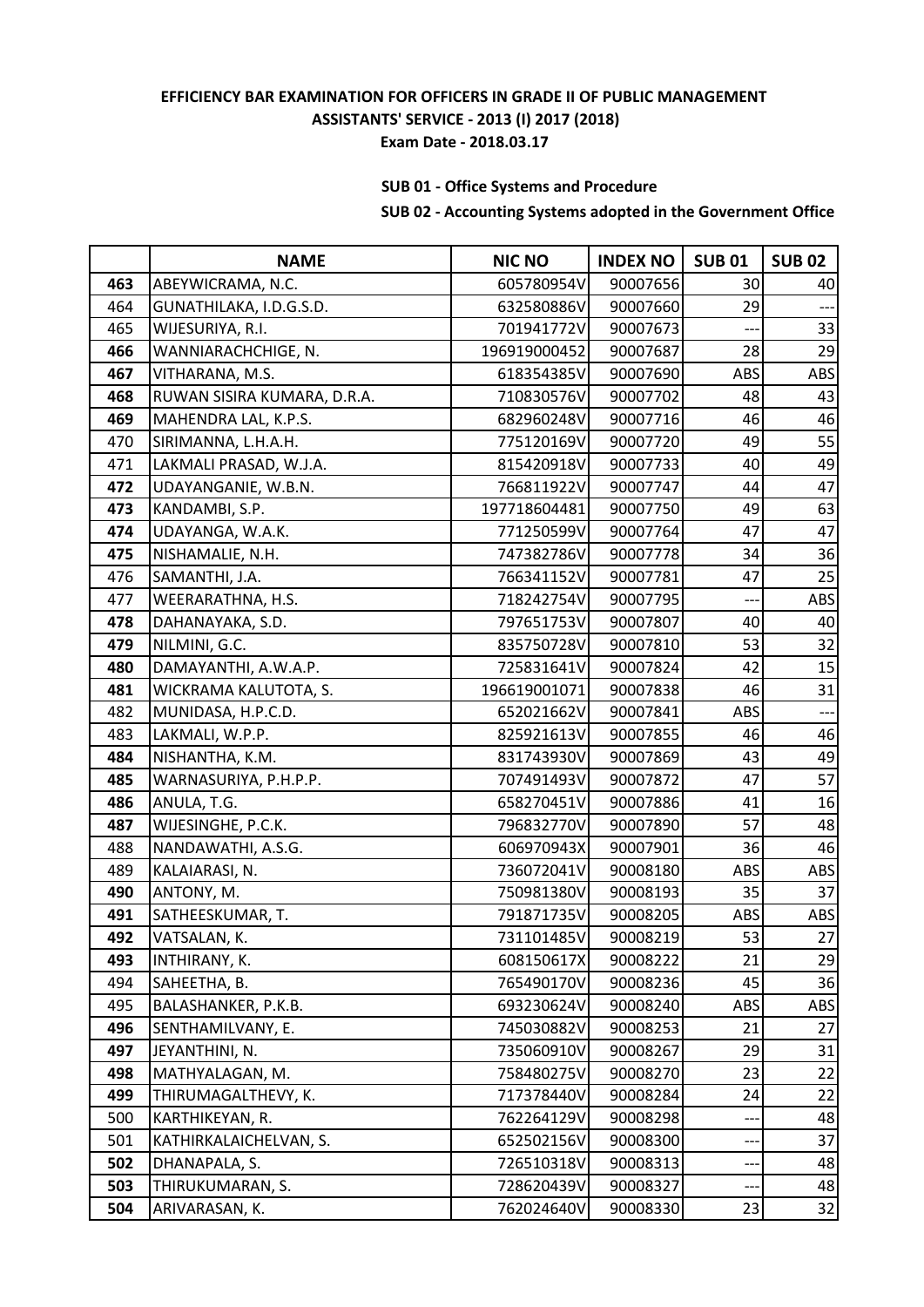# **SUB 01 - Office Systems and Procedure**

|     | <b>NAME</b>                    | <b>NIC NO</b> | <b>INDEX NO</b> | <b>SUB01</b> | <b>SUB 02</b> |
|-----|--------------------------------|---------------|-----------------|--------------|---------------|
| 505 | SELVARAJAH, S.                 | 742900550V    | 90008344        |              | ABS           |
| 506 | MURALEETHARAN, U.              | 787644147V    | 90008358        | 62           | 51            |
| 507 | JEEVA, P.                      | 705653070V    | 90008361        | 18           |               |
| 508 | PIRAGASH, T.                   | 822911153V    | 90008375        |              | 58            |
| 509 | BAHEERATHAN, S.                | 750610056V    | 90008389        | ---          | 26            |
| 510 | SINTHUJA, R.                   | 856843360V    | 90008392        |              | 49            |
| 511 | URUKKUMANIDEVI, S.             | 588430693V    | 90008404        | 30           | <b>ABS</b>    |
| 512 | PUSHPAKALA, N.                 | 678412830V    | 90008418        | ABS          | ABS           |
| 513 | MATHIALAGAN, B.                | 701340825V    | 90008421        | 31           |               |
| 514 | MATHIVANNAN, G.                | 747343250V    | 90008435        | 44           | 25            |
| 515 | SRINIRANJAN, S.                | 823281722V    | 90008449        |              | ABS           |
| 516 | THAVASORUPAN, A.               | 692710169X    | 90008452        | 40           |               |
| 517 | HAYACITH ROFFEENA FERNANDO, S. | 736210886V    | 90008466        |              | 21            |
| 518 | DINESH MIRANDA, B.             | 793161220V    | 90008470        | 34           | 40            |
| 519 | MARY CARONIYA, J.              | 746552963V    | 90008483        | 37           | 52            |
| 520 | RATHNAYAKE, K.M.G.K.           | 811731587V    | 90008881        | 61           | 57            |
| 521 | MALLIKA MENIKE, R.M.I.         | 747210926V    | 90008895        | 43           | 31            |
| 522 | SHIRANI NILMINI, L.M.          | 677851473V    | 90008907        | 25           | 15            |
| 523 | MALKANTHI, P.A.C.              | 746651562V    | 90008910        | 43           | 20            |
| 524 | VIJENDRARAJAH, T.              | 710852014V    | 90009029        |              | 15            |
| 525 | ABDUL RAHUMAN, A.              | 693141389V    | 90009032        | ABS          | ABS           |
| 526 | MUHAMMATH NIYAS, I.M.          | 197327800629  | 90009046        | 32           |               |
| 527 | KUMARA, A.L.S.P.               | 821561612V    | 90009370        | ABS          | <b>ABS</b>    |
| 528 | WIJEBAHU, W.M.I.P.K.           | 735193260V    | 90009384        | ABS          | ABS           |
| 529 | PRIYANGA, H.T.                 | 670521931V    | 90009398        |              | 24            |
| 530 | ARIYAWATHI KODITHUWAKKU, G.M.  | 698503661V    | 90009400        | 23           |               |
| 531 | WEERASINGHA, W.A.K.P.          | 718471028V    | 90009413        | ---          | 45            |
| 532 | PUNYA SUDARSHANI, R.K.         | 718663296V    | 90009427        | ABS          | ABS           |
| 533 | SAMANLATHA, V.G.S.             | 835041727V    | 90009430        | ---          | 59            |
| 534 | WARNAKULASURIYA, W.M.D.A.      | 732691294V    | 90009444        | 55           | 68            |
| 535 | SANDRALINGAM, M.               | 696830339V    | 90009570        |              | 30            |
| 536 | VIKINESWARAN, M.               | 835363554V    | 90009583        |              | 54            |
| 537 | PAVANI, A.                     | 828521209V    | 90009597        | 33           | 35            |
| 538 | MOHAMED MUZATHEEK, M.S.        | 710132585V    | 90009609        |              | 29            |
| 539 | JEYAKUMAR, R.V.                | 598642443V    | 90009612        | 15           | 30            |
| 540 | NAAZEER ALI, I.L.              | 793431147V    | 90009626        | 24           | 48            |
| 541 | FAIZ, M.I.                     | 722402308V    | 90009630        | ABS          |               |
| 542 | SIVAJEYANY, V.                 | 806143545V    | 90009643        | 43           | 32            |
| 543 | NAVARETHINARASA, S.            | 758102122V    | 90009657        | ABS          | ABS           |
| 544 | SYLVESTER NIRANJAN, T.         | 825292489V    | 90009660        | 36           | 33            |
| 545 | VASUTHEVAN, R.                 | 763141179V    | 90009674        | 40           | <b>ABS</b>    |
| 546 | SIVANANTHAM, V.                | 696180067V    | 90009688        |              | 27            |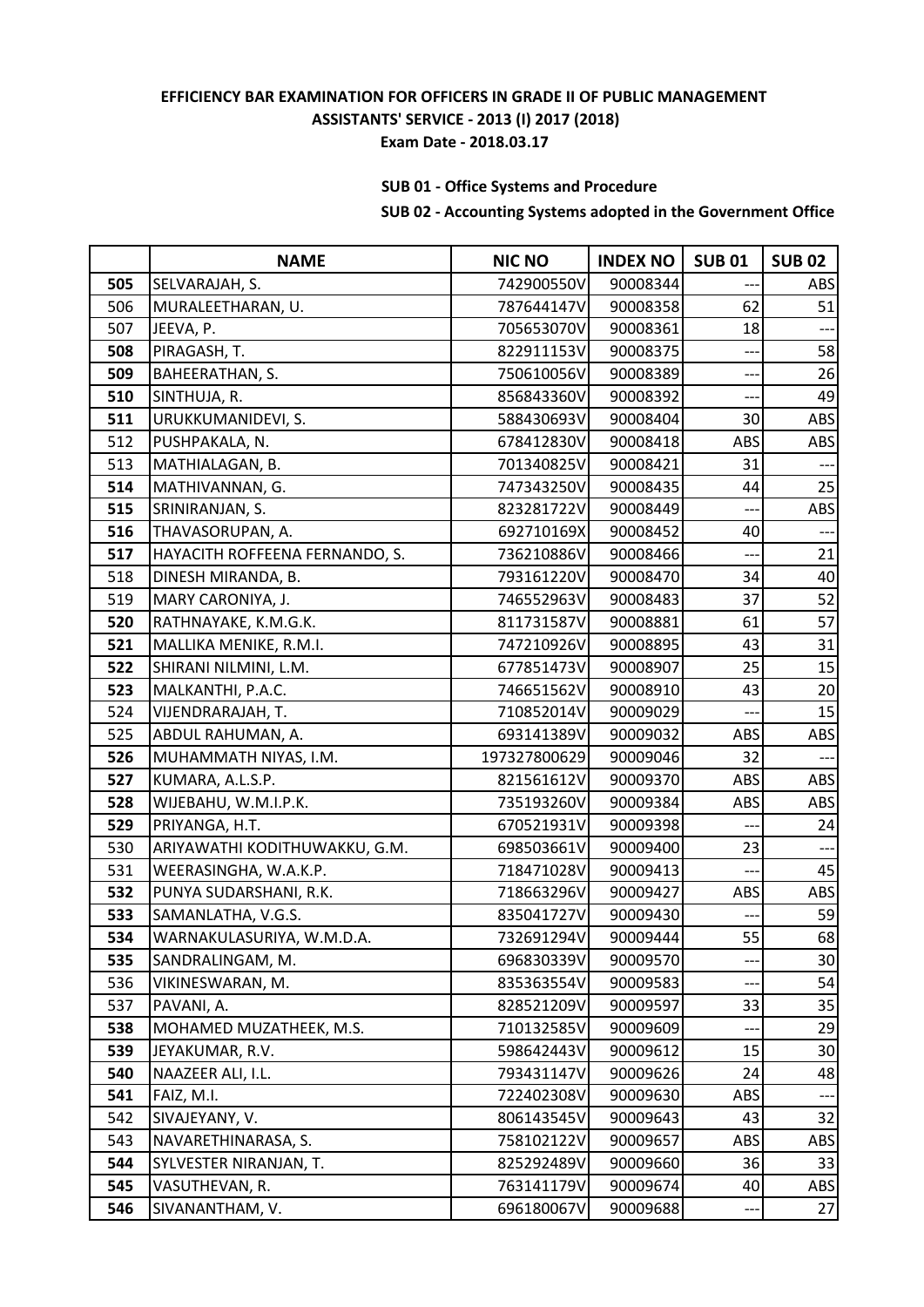# **SUB 01 - Office Systems and Procedure**

|     | <b>NAME</b>            | <b>NIC NO</b> | <b>INDEX NO</b> | <b>SUB01</b>             | <b>SUB 02</b> |
|-----|------------------------|---------------|-----------------|--------------------------|---------------|
| 547 | NAVANESARAJAH, R.      | 681342001V    | 90009691        | 19                       | ABS           |
| 548 | YOGACHANDRAN, M.       | 600420070V    | 90009703        |                          | 38            |
| 549 | THIRUCHELVAM, K.       | 590833886V    | 90009717        |                          | 66            |
| 550 | SITHY NIZA, S.M.       | 676153462V    | 90009720        | 14                       | 23            |
| 551 | THILLAINATHAN, A.      | 697493115V    | 90009734        | 27                       | 33            |
| 552 | MANOHARAN, J.          | 626553176V    | 90009748        | 10                       | 29            |
| 553 | RAHEEM, R.B.M.A.       | 766931855V    | 90009751        |                          | 50            |
| 554 | THURAIRAJASINGHAM, S.  | 738261720V    | 90009765        |                          | 35            |
| 555 | AKRAM, J.M.            | 720611953V    | 90009779        | ABS                      |               |
| 556 | MOHANARAJ, P.          | 197214303307  | 90009782        | $---$                    | ABS           |
| 557 | CHANDRAKUMAR, S.       | 731462739V    | 90009796        | 42                       | 47            |
| 558 | MOHAMED RAZOOK, M.L,   | 691320189V    | 90009808        |                          | ABS           |
| 559 | PAKKIYARAJAH, K.       | 621301950V    | 90009811        | 14                       | 6             |
| 560 | SUKUMAR, T.            | 688520410V    | 90009825        | 28                       | 14            |
| 561 | JEEVANANDARAJAH, G.    | 675502579V    | 90009839        | $\overline{a}$           | 45            |
| 562 | PREMAKANTHAN, M.       | 695790678V    | 90009842        | 32                       | 41            |
| 563 | JAZEEM, S.N.M.         | 737470130V    | 90009856        | ---                      | 63            |
| 564 | SIYAHUL RIYAS, Y.L.    | 821001170X    | 90009860        | ——-                      | 37            |
| 565 | THIRUNAGARAN, K.       | 760990027V    | 90009873        | $\overline{\phantom{a}}$ | 32            |
| 566 | JAYANTHY, T.           | 727311742V    | 90009887        |                          | 54            |
| 567 | ABDUL JALEEL, A.B.     | 196318010044  | 90009890        | 27                       | 21            |
| 568 | THILAGAWATHY, R.       | 648124228V    | 90009902        |                          | 7             |
| 569 | ABU HUXLEY, M.A.       | 770283051V    | 90009916        | ABS                      | ABS           |
| 570 | SAROOK, A.H.           | 752510237V    | 90009920        | ---                      | 28            |
| 571 | AMIRTHANAYAGAM, V.     | 652870813V    | 90009933        |                          | 40            |
| 572 | AHURA, U.L.            | 805441488X    | 90009947        | 34                       | 28            |
| 573 | ATHIYA THASNEEM, A.    | 816520630V    | 90009950        | ABS                      | ABS           |
| 574 | FAITHA, S.             | 707352477V    | 90009964        | 43                       | 38            |
| 575 | ABDUL GAFFOOR, A.      | 683041572V    | 90009978        | 21                       | 25            |
| 576 | RAJAKUMAR, K.          | 682850620V    | 90009981        | 35                       | 38            |
| 577 | MURALIESWARAN, G.      | 770091357V    | 90009995        | 45                       | 49            |
| 578 | UMASHANGAREN, I.       | 737760260V    | 90010009        | ABS                      | 60            |
| 579 | NIRANJINI, S.          | 777083970V    | 90010012        | 43                       | 59            |
| 580 | RATHNAYAKA, H.M.U.S.K. | 703090826V    | 90010762        | ABS                      | <b>ABS</b>    |
| 581 | KARUNARATHNA, W.M.     | 701123824V    | 90010776        | 31                       |               |
| 582 | RATHNAYAKE, H.A.S.P.   | 642730592V    | 90010780        | 35                       | 30            |
| 583 | ABEYRATHNA, H.R.M.M.T. | 875162624V    | 90010793        |                          | 27            |
| 584 | KARUNARATHNA, W.L.P.M. | 672520126V    | 90010805        | ABS                      | ABS           |
| 585 | RAJAPAKSHA, R.P.A.     | 586480510V    | 90010819        |                          | 10            |
| 586 | RANJANIE, R.A.         | 657782513V    | 90010822        | 28                       | 31            |
| 587 | MALKUMARI, S.H.I.      | 766430627V    | 90010836        | $--$                     | 24            |
| 588 | GALLINDAGE, S.P.       | 735311417V    | 90010840        | ---                      | 28            |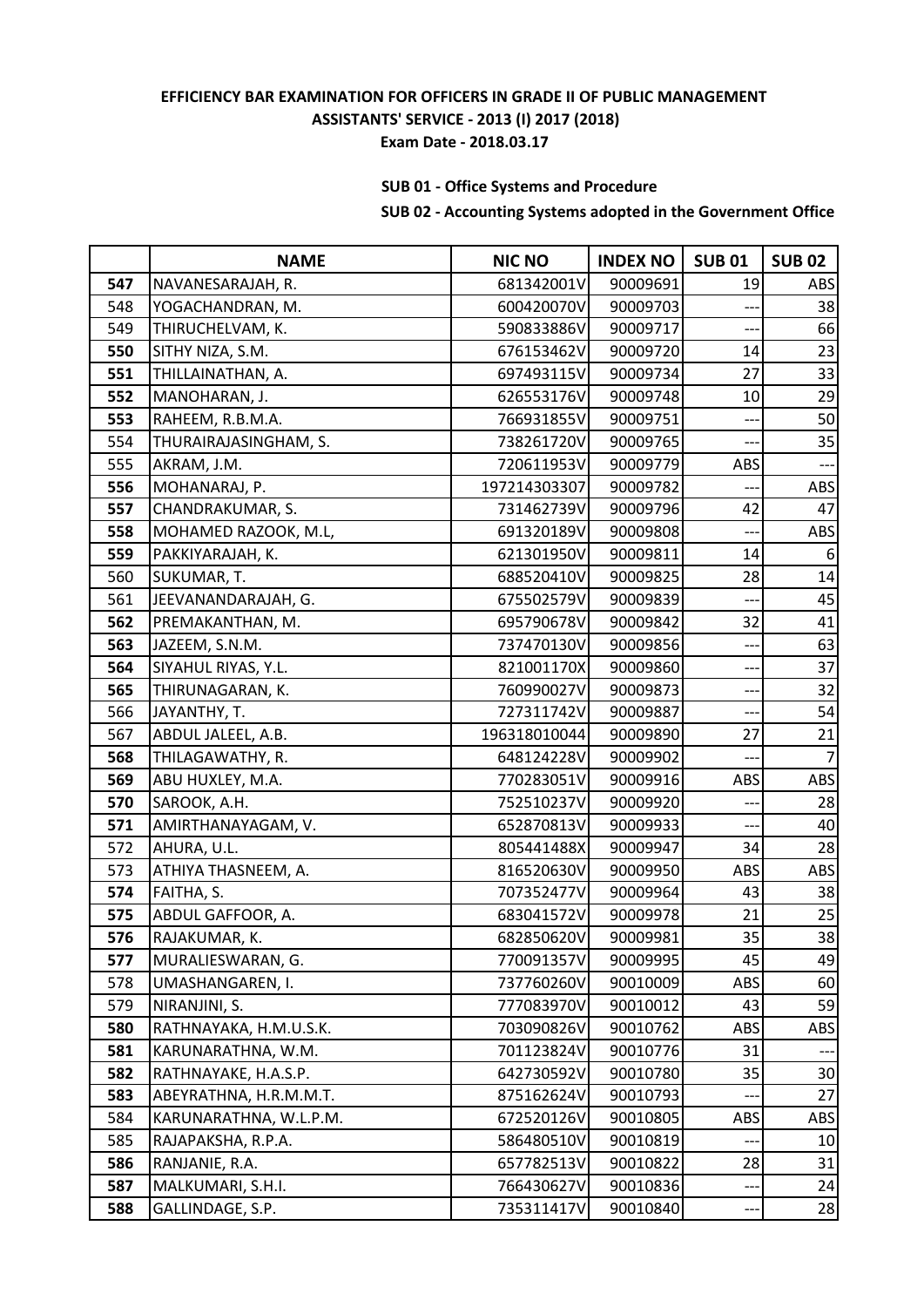# **SUB 01 - Office Systems and Procedure**

|     | <b>NAME</b>                | <b>NIC NO</b> | <b>INDEX NO</b> | <b>SUB01</b> | <b>SUB 02</b> |
|-----|----------------------------|---------------|-----------------|--------------|---------------|
| 589 | LANKATHILAKA, L.N.N.       | 735802984V    | 90010853        | 40           |               |
| 590 | WANNIARACHCHI, S.          | 647100287V    | 90010867        |              | 24            |
| 591 | KUMARIHAMY, L.H.M.S.       | 636491250V    | 90010870        | ---          | 18            |
| 592 | WEERAWARDHANE, A.G.D.      | 765430402V    | 90010884        | 35           | 32            |
| 593 | PREMARATHNA, D.A.R.L.      | 787761739V    | 90010898        | ---          | 34            |
| 594 | RANASINGHE, R.W.C.M.       | 756030540V    | 90010900        | ---          | 31            |
| 595 | BALASOORIYA, D.C.K.        | 828104322V    | 90010913        | 29           | 24            |
| 596 | JAYASINGHE, K.A.           | 638012235V    | 90010927        | ---          | 24            |
| 597 | GAMAGE, G.G.N.G.           | 826490322V    | 90010930        | 41           | 27            |
| 598 | DISSANAYAKE, D.M.M.S.      | 827810363V    | 90010944        | ---          | 18            |
| 599 | CHANDRASIRI, B.A.D.        | 813455021V    | 90010958        | 35           | 25            |
| 600 | GAMPOLAGE, S.P.            | 750042201V    | 90010961        | 25           | 35            |
| 601 | NANDANI, A.G.              | 667551161V    | 90010975        |              | 32            |
| 602 | WIJEKOON, W.A.S.S.K.       | 815631099V    | 90010989        |              | 36            |
| 603 | ABEYKOON, W.M.             | 723060702V    | 90010992        |              | 18            |
| 604 | WARNASURIYA, W.W.C.A.      | 788481934V    | 90011004        | 47           | 34            |
| 605 | RASHMINI, S.Y.             | 695710755V    | 90011018        | --           | 23            |
| 606 | KUMARA, H.W.S.M.           | 683453153V    | 90011021        | ---          | 19            |
| 607 | SOMARATNE, K.L.J.C.        | 722800494V    | 90011035        | ABS          | ABS           |
| 608 | RATHNAYAKE, R.A.U.S.       | 740401858V    | 90011049        | ABS          | <b>ABS</b>    |
| 609 | MUHANDIRAM, M.I.U.         | 735562347V    | 90011052        |              | <b>ABS</b>    |
| 610 | PERERA, B.D.S.             | 648220731V    | 90011066        | $---$        | <b>ABS</b>    |
| 611 | WANASINGHE, W.D.S.M.       | 797240133V    | 90011070        | 43           | 35            |
| 612 | JAYASOORIYA, H.D.H.        | 687770129V    | 90011083        | 35           | 12            |
| 613 | ATAPATTU, A.M.S.           | 765291933V    | 90011097        | 48           | 33            |
| 614 | DISSANAYAKA, D.M.R.S.      | 747952078V    | 90011109        | ——-          | 15            |
| 615 | NANDANIE, T.H.             | 726381356V    | 90011112        | ---          | 49            |
| 616 | SAMARAWICKRAMA, H.M.C.N.K. | 705650373V    | 90011126        | 29           | 13            |
| 617 | PRIYADARSHANI, S.N.        | 805382465V    | 90011130        | 41           | 27            |
| 618 | JAYANTHA, E.M.A.           | 683250430V    | 90011143        |              | 16            |
| 619 | WIMALASENA, W.D.           | 600860976V    | 90011157        | 8            | 14            |
| 620 | KAHAVITA, R.D.S.A.         | 780024194V    | 90011160        | 43           | 40            |
| 621 | PRIYANGANI, S.M.T.         | 718092736V    | 90011174        |              | <b>ABS</b>    |
| 622 | PRIYADARSHIKA, D.M.I.N.    | 807332970V    | 90011188        | 42           | 55            |
| 623 | KUMARIHAMY, M.R.D.H.S.T.   | 768633592V    | 90011191        | 44           | 15            |
| 624 | NANAYAKKARA, A.            | 196684001872  | 90011203        | ——-          | 20            |
| 625 | KUMARA, R.A.P.             | 663383566V    | 90011217        | 32           | 15            |
| 626 | SARATHCHANDRA, P.P.        | 746860889V    | 90011220        |              | ABS           |
| 627 | KARUNATHILAKA, T.S.C.S.    | 658650416V    | 90011234        | 22           | 17            |
| 628 | AYOMI, J.A.N.              | 806633330V    | 90011248        | 38           | 26            |
| 629 | MALWANA, W.A.M.W.          | 670742920V    | 90011251        | 38           | 50            |
| 630 | BANDARA, I.B.E.R.A.K.      | 748430555V    | 90011265        | 34           | 27            |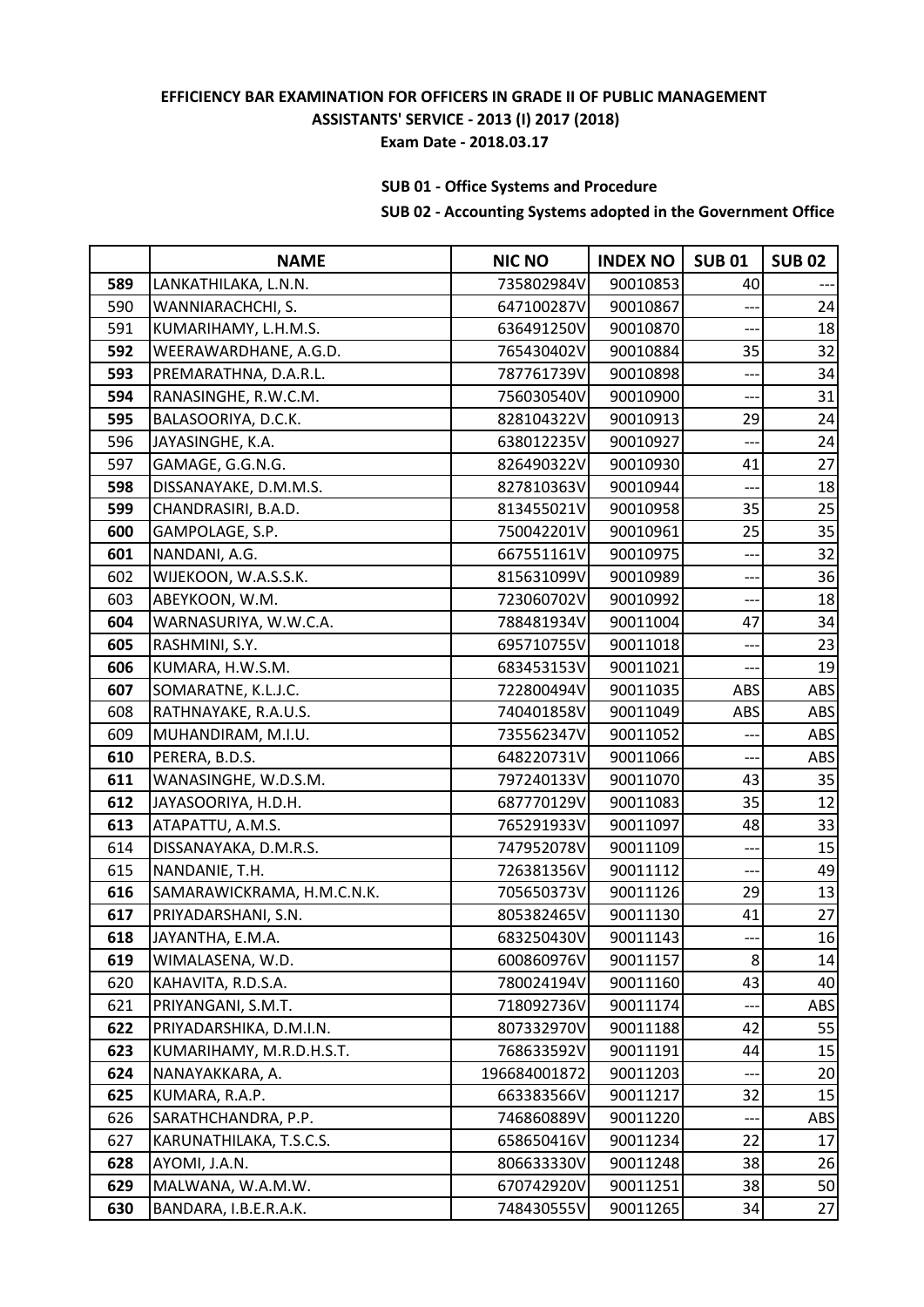# **SUB 01 - Office Systems and Procedure**

|     | <b>NAME</b>                | <b>NIC NO</b> | <b>INDEX NO</b> | <b>SUB01</b> | <b>SUB 02</b> |
|-----|----------------------------|---------------|-----------------|--------------|---------------|
| 631 | RATHNAYAKA, R.M.D.M.       | 767772254V    | 90011279        | 41           | 32            |
| 632 | GUNAPALA, T.D.G.L.         | 815481135V    | 90011282        | 31           | 20            |
| 633 | KUMARIHAMY, W.M.B.P.       | 755680770V    | 90011296        | 38           | 43            |
| 634 | JAYASINGHE, M.M.C.K.       | 802473974V    | 90011308        |              | 23            |
| 635 | BASNAYAKA, B.R.D.          | 582830762V    | 90011311        | $---$        | ABS           |
| 636 | KUMARI, D.M.A.S.           | 738462556V    | 90011325        | ABS          | <b>ABS</b>    |
| 637 | ABEYSINGHE, R.M.L.         | 692861019V    | 90011339        | ABS          | <b>ABS</b>    |
| 638 | PREMADASA, H.G.L.G.        | 827032727V    | 90011342        | 45           | 36            |
| 639 | DAYARATHNA, H.M.D.D.       | 787613276V    | 90011356        | 27           | ---           |
| 640 | PERERA, U.A.S.M.           | 757211106V    | 90011360        | ---          | 22            |
| 641 | WIJESINGHE, J.M.G.R.       | 718210704V    | 90011373        | ---          | 28            |
| 642 | TISSERA, W.C.S.J.          | 825300198V    | 90011387        | 43           | 40            |
| 643 | DISSANAYAKA, K.A.D.K.      | 665013731V    | 90011390        | 56           | 37            |
| 644 | MENIKE, A.L.L.V.           | 847113316V    | 90011402        | 44           | 30            |
| 645 | DASSANAYAKE, D.M.N.C.      | 796423218V    | 90011416        | ---          | 42            |
| 646 | KUMARI, M.G.G.D.           | 757402106V    | 90011420        | ---          | 20            |
| 647 | RATHNAYAKA, R.T.M.         | 846672974V    | 90011433        | ABS          | ABS           |
| 648 | KAUSHALYA, M.N.            | 826260394V    | 90011447        | 48           | 24            |
| 649 | MADHUMALI, J.M.I.          | 846302999V    | 90011450        | 30           | 23            |
| 650 | KULARATHNE, G.H.T.H.D.     | 865170785V    | 90011464        | 59           | 40            |
| 651 | BANDARANAYAKE, A.W.P.K.    | 746410662V    | 90011478        |              | 19            |
| 652 | SENEVIRATHNE, I.G.U.N.T.   | 782473387V    | 90011481        | 46           | 27            |
| 653 | JAYASINGHE, T.G.M.         | 647990029V    | 90011495        | 43           | 33            |
| 654 | PIYATISSA, H.A.R.          | 775174188V    | 90011507        | ABS          | ABS           |
| 655 | BANDARA, H.M.S.            | 700893847V    | 90011510        | 40           | 19            |
| 656 | AWANTHI, W.D.S.            | 198453402164  | 90011524        | ---          | 33            |
| 657 | DILHANI, D.S.A.M.C.        | 755733300V    | 90011538        |              | 28            |
| 658 | KUMARI, K.G.D.             | 737272478V    | 90011541        | ---          | 35            |
| 659 | WIJESURIYA, L.N.D.         | 826913436V    | 90011555        | ABS          | ABS           |
| 660 | JAYASENA, K.D.S.           | 726220670V    | 90011569        | 40           |               |
| 661 | RAJAPAKSHA, R.N.K.         | 825471235V    | 90011572        |              | 40            |
| 662 | CHANDRALATHA, N.M.S.       | 635181079V    | 90011586        | 32           | 34            |
| 663 | YAPA, Y.M.J.G.             | 845832218V    | 90011590        | ABS          | ABS           |
| 664 | KASTHURIARACHCHI, K.A.J.P. | 748132708V    | 90011601        | 24           | 34            |
| 665 | GAJANAYAKA, G.K.I.N.       | 808203731V    | 90011615        | ABS          | <b>ABS</b>    |
| 666 | SAMSEER, A.R.              | 196629502141  | 90011984        | --           | 30            |
| 667 | SHIREEN THAJ, K.           | 806320137V    | 90011998        |              | 43            |
| 668 | SUBAIR, S.M.               | 781691518V    | 90012000        |              | 33            |
| 669 | BASNAYAKE, B.M.I.          | 676250409V    | 90012027        |              | 37            |
| 670 | THILAKARATHNA, T.P.S.      | 815852907V    | 90012030        | 48           | 51            |
| 671 | SENADEERA, A.G.R.          | 721322270V    | 90012044        | ABS          | <b>ABS</b>    |
| 672 | NAWARATHNA, S.             | 717251946V    | 90012058        | 35           | 30            |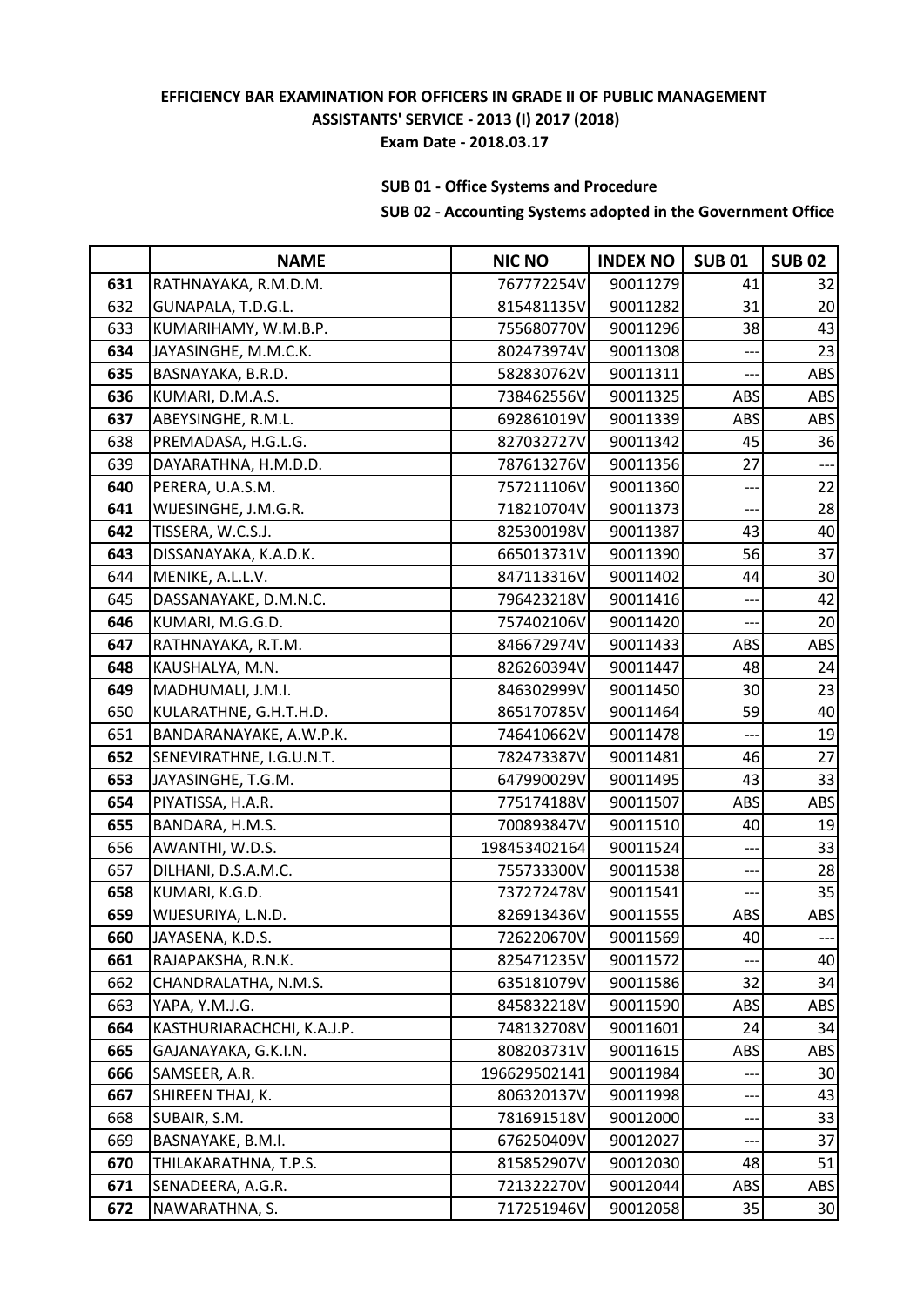# **SUB 01 - Office Systems and Procedure**

|     | <b>NAME</b>                | <b>NIC NO</b> | <b>INDEX NO</b> | <b>SUB01</b> | <b>SUB 02</b>  |
|-----|----------------------------|---------------|-----------------|--------------|----------------|
| 673 | RATHNAYAKA, G.L.T.M.       | 695583230V    | 90012061        |              | 23             |
| 674 | KUMARI, S.H.               | 776992658V    | 90012075        | 29           | 21             |
| 675 | PATHIRANA, G.H.A.R.        | 828493973V    | 90012089        | ABS          | ABS            |
| 676 | ABESEKARA, E.L.            | 196404700437  | 90012092        | 25           |                |
| 677 | HERATH, R.A.D.D.           | 815800192V    | 90012104        | 47           | 41             |
| 678 | SUNEETHA, K.A.             | 636833894V    | 90012118        | 29           | 26             |
| 679 | IRANTHI, M.P.S.            | 815383516V    | 90012121        |              | 41             |
| 680 | ARIYARATNA, T.H.C.P.       | 668620744V    | 90012135        |              | 12             |
| 681 | KUMARI, M.L.C.S.           | 708202665V    | 90012149        | 36           | 17             |
| 682 | SUGATHAPALA, G.P.          | 725232276V    | 90012152        | ABS          | $---$          |
| 683 | EDIRIWEERA, E.P.L.         | 705692882V    | 90012166        | 36           | 33             |
| 684 | HERATH, H.M.N.S.           | 816711614V    | 90012170        | 33           | 58             |
| 685 | WIJEBANDARA, I.K.D.P.      | 648131844V    | 90012183        | 32           | 33             |
| 686 | RATHNADIWAKARA, R.E.W.S.K. | 715560704V    | 90012197        |              | 32             |
| 687 | SANJEEWANI, B.V.R.G.       | 746840560V    | 90012209        | 36           | $---$          |
| 688 | YATAWARA, U.G.S.           | 628210748X    | 90012212        | 32           | ---            |
| 689 | EKANAYAKE, E.M.W.W.C.K.    | 825103520V    | 90012226        | 44           | ---            |
| 690 | CHANDANA, P.H.             | 690950596V    | 90012230        | 40           | 48             |
| 691 | PRIYADARSHANI, K.A.K.      | 836641795V    | 90012243        | 30           | 43             |
| 692 | THARANGA, B.C.             | 826701943V    | 90012257        | 45           | 47             |
| 693 | RANASINGHE, W.G.S.P.       | 721250210V    | 90012260        | ABS          | ABS            |
| 694 | KUMARI, R.M.S.K.           | 817942490V    | 90012274        |              | 42             |
| 695 | DISSANAYAKA, D.A.          | 832502596V    | 90012288        | ABS          | ABS            |
| 696 | KARIYAPPERUMA, K.A.L.C.    | 865811128V    | 90012291        | ---          | 42             |
| 697 | KUMUDINI, B.G.S.P.         | 785470940V    | 90012303        | 40           | 29             |
| 698 | RATHNAYAKA, R.M.L.         | 657991899V    | 90012317        | 42           |                |
| 699 | PREMATHILAKA, K.G.S.M.     | 860591103V    | 90012320        | 43           | 41             |
| 700 | DISSANAYAKA, D.D.          | 686950441V    | 90012334        | 42           | $\overline{a}$ |
| 701 | LOKUSOORIYA, T.S.          | 676430520V    | 90012348        | 38           | 31             |
| 702 | RANATHUNGA, P.             | 737040208V    | 90012351        | 36           | 34             |
| 703 | HERATH, M.S.G.             | 717132173V    | 90012365        | 43           | 49             |
| 704 | PREMASINGHE, H.G.P.M.      | 715162610V    | 90012379        | 42           | 34             |
| 705 | PERERA, M.T.J.P.           | 648052367V    | 90012382        |              | 31             |
| 706 | WICKRAMASINGHE, S.W.       | 795310517V    | 90012396        | ABS          | <b>ABS</b>     |
| 707 | WIJEKOON, A.W.M.M.         | 730380135V    | 90012408        | 35           |                |
| 708 | JAYANANDANI, L.G.M.        | 666760832V    | 90012411        | 26           | 15             |
| 709 | RAJAKARUNA, R.M.K.         | 647612369V    | 90012425        |              | 32             |
| 710 | KUMARASINGHA, K.M.S.       | 628370966V    | 90012439        | 26           |                |
| 711 | DHARMAWARDHANA, W.D.N.P.   | 637902024V    | 90012442        | ---          | 17             |
| 712 | GUNASEKARA, R.V.C.P.       | 707052767V    | 90012810        | 36           | 31             |
| 713 | GALINDAWATTHA, W.G.K.L.    | 686203417V    | 90012823        | ---          | 57             |
| 714 | IHALAGE, P.A.              | 697500359V    | 90012837        | 32           | ---            |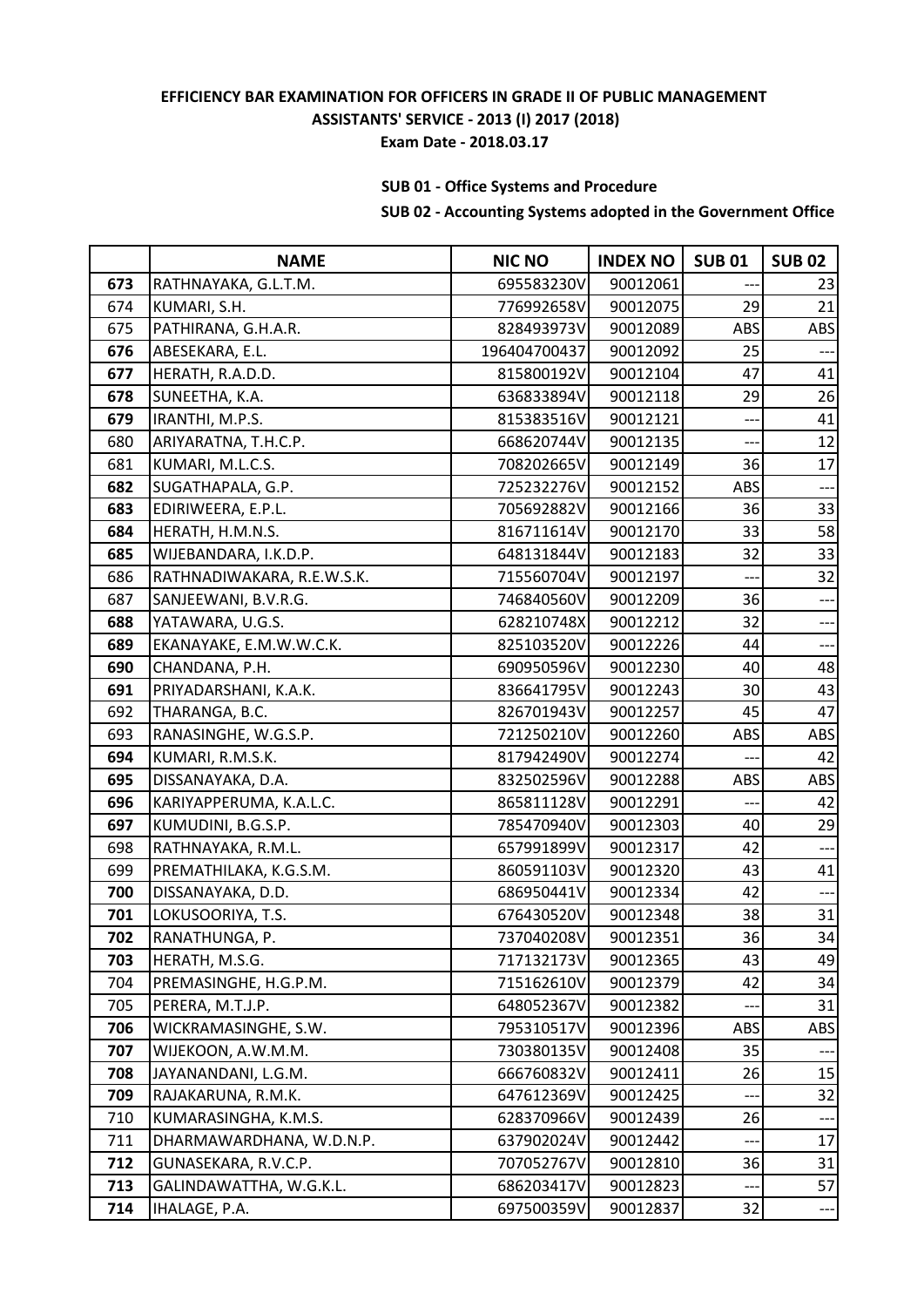# **SUB 01 - Office Systems and Procedure**

|     | <b>NAME</b>                     | <b>NIC NO</b> | <b>INDEX NO</b> | <b>SUB01</b> | <b>SUB 02</b> |
|-----|---------------------------------|---------------|-----------------|--------------|---------------|
| 715 | RATNAYAKA, R.M.M.               | 695030495V    | 90012840        | 28           |               |
| 716 | KUMARA, N.L.D.R.                | 681730435V    | 90012854        |              | 26            |
| 717 | UPALI SENERATH, R.P.            | 670140970V    | 90012868        |              | 31            |
| 718 | JAYASEKARA, W.M.G.              | 855232693V    | 90012871        | 69           | 27            |
| 719 | PRIYADARSHANA, K.W.             | 840801942V    | 90012885        | 73           | 53            |
| 720 | AMILA INDUNIL WEERASINGHE, W.M. | 830161619V    | 90012899        | 54           | 36            |
| 721 | SOMAWATHIE, D.G.                | 648472684V    | 90012900        | ABS          | <b>ABS</b>    |
| 722 | MANGALIKA, K.M.                 | 825302689V    | 90012914        | 56           | 54            |
| 723 | KARUNARATHNA, Y.M.B.            | 652850367V    | 90012928        | 47           |               |
| 724 | SAMARASEKARA, S.H.M.B.A.        | 196706604058  | 90012931        | 46           | ---           |
| 725 | ANOMA PRIYANGANE, D.M.          | 735751417V    | 90012945        | ABS          | <b>ABS</b>    |
| 726 | SAMAKUMARI, R.M.J.R.            | 837341078V    | 90012959        | 48           | 32            |
| 727 | DEVASINGHE, D.G.S.              | 645432029V    | 90012962        |              | 27            |
| 728 | CHAMINDA, R.M.J.                | 822610293V    | 90012976        | 52           | 55            |
| 729 | CHITHRANGANI, A.J.M.R.          | 806190837V    | 90012980        | 57           | 55            |
| 730 | DANAPALA, W.M.                  | 653233400V    | 90012993        | 36           | 28            |
| 731 | DAYAWATHI, J.M.                 | 657560430V    | 90013005        | 32           | 26            |
| 732 | WIJESINGHE, W.M.                | 631223737V    | 90013019        | 50           | 36            |
| 733 | MALKANTHI, W.B.J.M.S.           | 747481547V    | 90013022        | 40           | ---           |
| 734 | SUNIL, K.A.D.                   | 612271704V    | 90013036        | ---          | 34            |
| 735 | NILANI, S.                      | 776820580V    | 90013040        | 49           | ABS           |
| 736 | DE MEL, W.P.S.                  | 685200589V    | 90013053        | ---          | ABS           |
| 737 | MUDIYANSE, S.M.                 | 622235471V    | 90013067        | ---          | 34            |
| 738 | MAHUDHOOM, H.M.                 | 651413184V    | 90013417        | ---          | 31            |
| 739 | RISWAN, M.M.                    | 772021895V    | 90013420        | ---          | 31            |
| 740 | JAYARATHNE, A.S.D.              | 696820368V    | 90013434        |              | 22            |
| 741 | ARIYADASA, W.S.P.               | 731563136V    | 90013448        | 66           | 61            |
| 742 | JAYASINGHE, J.A.C.P.            | 666261810V    | 90013451        | ---          | 34            |
| 743 | MUNASINGHA, M.M.B.K.            | 808183668V    | 90013465        | ---          | 44            |
| 744 | LIYANAGE, C.                    | 780550775V    | 90013479        | 40           | 50            |
| 745 | PREMAKUMARA, S.P.N.             | 791873789V    | 90013482        |              | 33            |
| 746 | DISSANAYAKA, D.M.R.             | 681931481V    | 90013496        |              | 28            |
| 747 | DE SILVA, W.K.S.P.              | 685435039V    | 90013508        | 40           | 30            |
| 748 | KOTTAWATHTHA, K.A.N.L.          | 776442534V    | 90013511        | $---$        | 35            |
| 749 | KANUGALA, K.T.P.                | 765601231V    | 90013525        |              | 44            |
| 750 | BANDULATHA, J.M.                | 735022342V    | 90013539        | ABS          | ABS           |
| 751 | MALWANA, M.R.K.                 | 761250795V    | 90013542        | 31           | 45            |
| 752 | BOGAHAKUMBURA, B.D.M.           | 701892291V    | 90013556        | 40           | 37            |
| 753 | WICKRAMASINGHA, O.N.            | 707572981V    | 90013560        | 35           | 41            |
| 754 | PRIYADARSHAN, G.B.K.            | 197857703110  | 90013573        | ABS          | ABS           |
| 755 | NANDANI, M.D.                   | 708252824V    | 90013587        | 45           | 64            |
| 756 | WIJEWARDENA, G.S.               | 758353192V    | 90013590        | 53           | 57            |